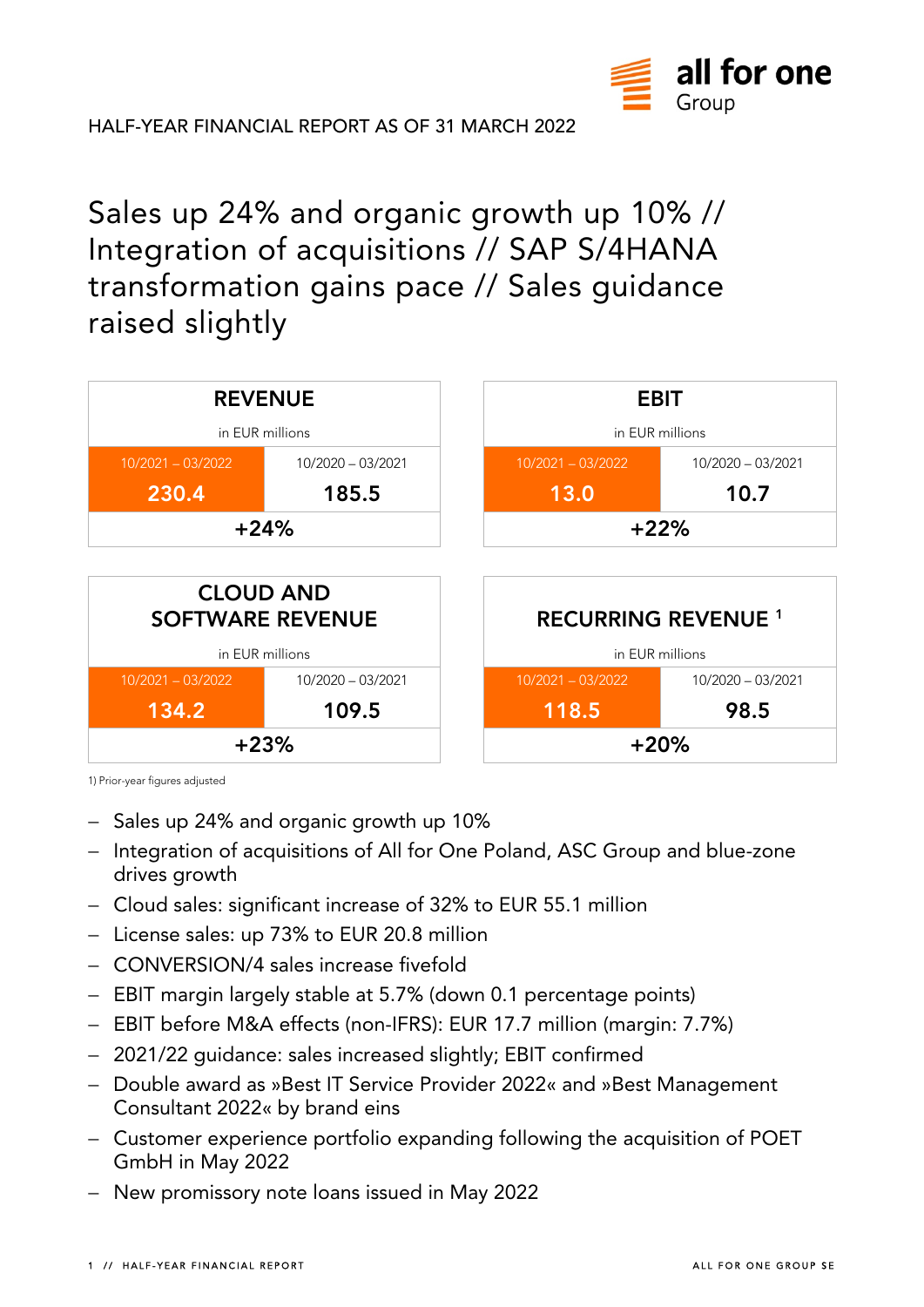### **THE GROUP CONTINUES TO GROW – ACQUISITIONS AND ORGANIC GROWTH**

In the 1st half-year 2021/22, All for One Group SE built up and expanded both its implementation strength and its service portfolio focusing on SAP transformation and product business as well as its customer base in Poland and Switzerland through three acquisitions. Together with the acquisitions that were integrated into All for One Group effective 1 October 2021 respectively 1 December 2021, the Group headcount has grown to around 2,600 employees as of 31 March 2022.The integration of the new companies is progressing on schedule.

### **All for One Poland**

All for One Group SE acquired a majority stake of 51%, effective 1 October 2021, in SNP Poland Sp. z o.o., Suchy Las (Poznan), from SNP Schneider-Neureither & Partner SE, Heidelberg. The complete transfer of all shares is planned via reciprocal optional purchase and sale agreements from 2023 onwards. With more than 400 employees and a customer base of more than 400 companies, the leading SAP service provider, whose name has meanwhile been changed to All for One Poland Sp. z o.o., will drive the growth and implementation strength of the Group, especially in the areas of SAP S/4HANA transformation and major international projects. At the beginning of January 2022, All for One Poland joined United VARs, the international partner network, where it was awarded SAP Platinum Partner status.

### **ASC Group**

The acquisition of the consulting companies ASC Management Consulting AG, Engelberg/Switzerland, and Advanced Solutions Consulting GmbH, Baden/Switzerland (together »ASC Group«), effective 1 October 2021, will enable All for One Group SE to further expand its business in Switzerland. ASC Group is characterised by its expertise in the areas of business and IT/SAP consulting and especially for solutions in corporate finance and enterprise performance management such as group consolidation, controlling and the associated disciplines of business planning, BI reporting and analytics. The planned merger with All for One Group subsidiary Process Partner AG, St. Gallen/Switzerland, will create a high-performing SAP and IT services consultancy with around 100 internal and external consultants and representing an initial sales volume of around CHF 24 million (EUR 22 million), who will support both the Swiss midmarket and major key accounts.

### **blue-zone**

Efficiency and successful marketing and sales efforts are also achieved using both the sales organisation's digital network and mobile, cloud-based solutions to manage the field sales team. The acquisition of Rosenheim-based blue-zone GmbH (formerly: blue-zone AG) by All for One

Group SE effective 1 December 2021 will further intensify the collaboration in the field of customer experience, which has already been ongoing for several years. In addition, as an acknowledged expert in cloud-based product development, blue-zone will strengthen the product business of the Group. In 2021 the company generated sales of EUR 2.2 million and a profitable operating result (EBIT) with its team of around 20 experts in Microsoft Azure.

### **EXPANDING THE CUSTOMER EXPERIENCE PORTFOLIO AND EXPERTISE**

The objective of our customers in Customer Experience Management is to manage the full experience of their customers on their customer journey and to make sure it is as user-friendly as possible. We already act as a full-service CX provider, using state-of-the-art digital solutions to advise our customers on how to optimise their business models, strengthen their sales capability and enhance their ability to compete. Our subsidiary B4B Solutions GmbH, which has already received multiple CX awards, was most recently honoured with the SAP® MEE Partner Excellence Award 2022 for Marketing Best Practice for its outstanding contributions to driving digital transformation and designing customer experience.

To further strengthen its SAP Commerce portfolio, All for One Group SE acquired Karlsruhe-based SAP Commerce service provider POET GmbH on 2 May 2022, together with its Egyptian development company POET Egypt LLC., Alexandria/Egypt, and a team of around 110 consultants. For further details, please refer to Section »10. Subsequent events«.

### **DEMAND FOR SAP S/4HANA TRANSFORMATIONS CONTINUES TO GAIN PACE**

As things stand at present, nobody can predict the fallout from the war in Ukraine, the further progress of the pandemic, or potential bottlenecks in our customers' supply chains with a corresponding knock-on effect on the business performance of our Group. What does, however, seem certain is the increasing wave of migrations from SAP ERP to SAP S/4HANA. Against this background, All for One Group has developed a customised technologybased service offering (»CONVERSION/4«), to support our customers over the long term on their digitalisation journey. The service offering encompasses recurring lifecycle services that include transformation, and process and optimisation support, and is based on the »Bluefield« approach that draws on SNP software products. In the first six months alone, eighteen contracts were signed, representing a significant increase compared to the prior-year period.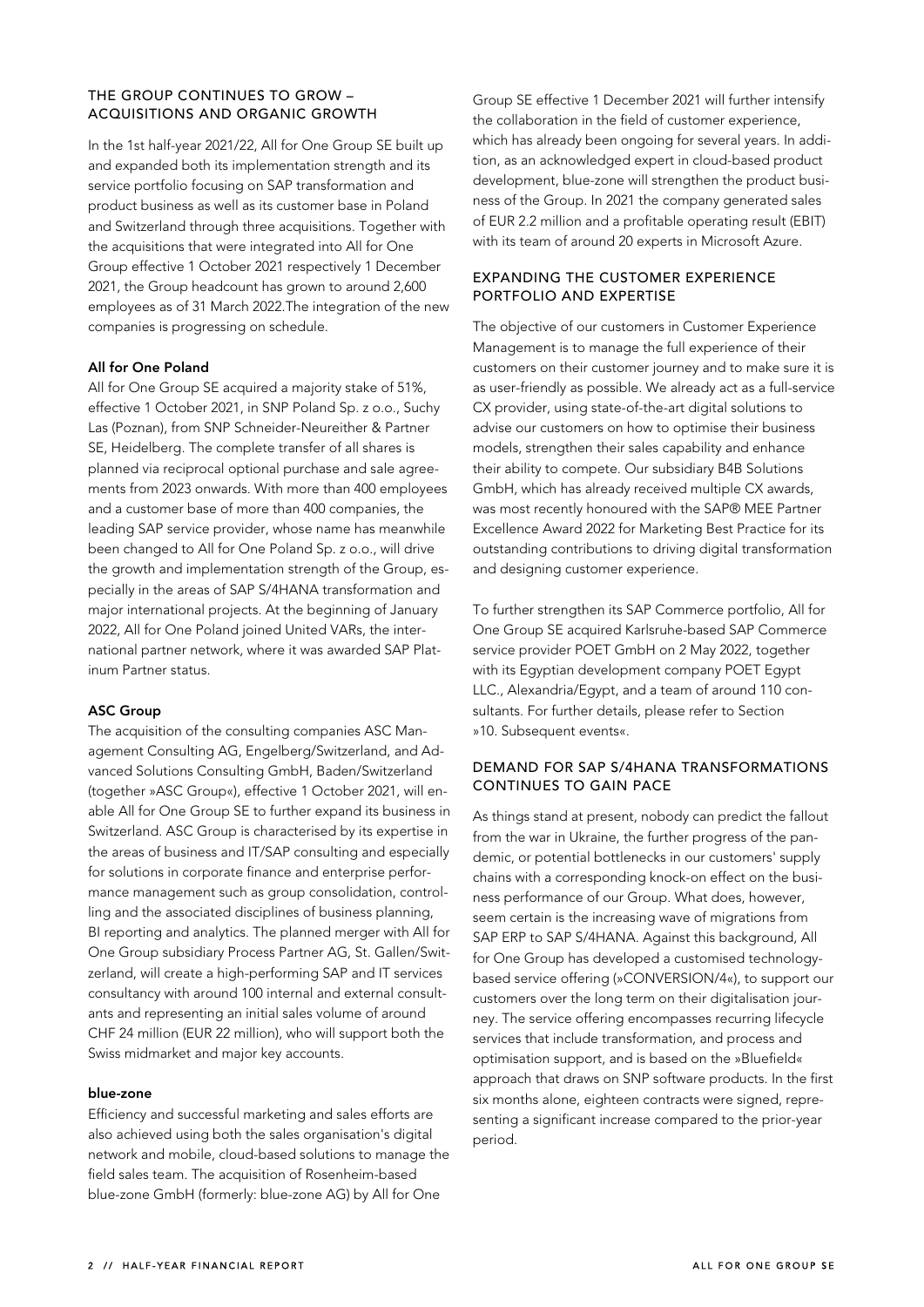Our model not only assures our customers a particularly safe and fast conversion to the new digital core with »zero downtime«. CONVERSION/4, which is based on SNP's Bluefield method, also includes a unique support regime for the decisive phase following migration. It gives our customers particularly efficient access to innovations and enables them to continuously improve their own ability to compete. At the same time, our subscription model brings together the enormous innovation potential of both SAP and Microsoft. Which is why CONVERSION/4 is also increasingly attracting interest outside our base of more than 1,000 customers with maintenance contracts. This is enabling us to acquire totally new customers from the larger midmarket and to expand our market share in the SAP ecosystem.

### **RECOGNITION OF OUR INNOVATIVE STRENGTH AND EXPERTISE**

While our customers value our broad portfolio of products and services and our expertise, our technology partners perceive us as particularly strong when it comes to innovation and performance. In addition to the double recognition of business journal brand eins as » Best IT Service Provider 2022« and »Best Management Consultant 2022«, All for One Group was also recognised by SAP Germany in the category »SAP Business ByDesign« for acquiring the »largest number of new customers in 2021« and for achieving the »highest levels of customer satisfaction in 2021«.

### **EARNINGS SITUATION**

#### **Sales development**

| in KEUR                            | $10/2021 -$<br>03/2022 | 10/2020 -<br>03/2021 1 |
|------------------------------------|------------------------|------------------------|
| Cloud services and support (1)     | 55,135                 | 41,850                 |
| Software licenses and support (2)  | 79,108                 | 67,660                 |
| Software licenses                  | 20,780                 | 12,030                 |
| Software support (3)               | 58,328                 | 55,630                 |
| <b>Consulting and services</b>     | 91,061                 | 75,039                 |
| CONVERSION/4 (4)                   | 5.071                  | 983                    |
| Total                              | 230,375                | 185,532                |
| Cloud and software revenue (1)+(2) | 134,243                | 109,510                |
| Recurring revenue $(1)+(3)+(4)$    | 118,534                | 98,463                 |

1) Prior-year figures adjusted

With the wave of migrations from SAP ERP to SAP S/4HANA gaining in strength, we are reporting CON-VERSION/4 as a separate type of revenue, starting in financial year 2021/22. Prior-year figures have been adjusted accordingly to improve comparability. CON-VERSION/4 sales totalled EUR 5.1 million, representing a significant increase compared to the prior-year period (EUR 1.0 million).

The market is increasingly rewarding both the business model aligned to comprehensive customer support and extended customers relationships and the cloud first strategy adopted by All for One Group. Added to which, the growing demand for transformation projects and the firsttime consolidation of the acquisitions is providing additional tailwind.

Sales revenues, including acquisitions, are significantly higher, at EUR 230.4 million, an increase of 24% versus the prior-year figure of EUR 185.5 million. Organic sales growth in the 1st half-year 2021/22 was 10%. Recurring revenues increased further, both from cloud services and support (plus 32% to EUR 55.1 million) and from software support (plus 5% to EUR 58.3 million). Together, these recurring revenues of EUR 118.5 million (plus 20%) account for 51% of total sales. The percentage share is slightly lower than the prior-year level of 53% due to significantly higher license sales in the 1st half-year 2021/22.

There is no stopping the trend towards the cloud, so we expect license revenues to decline in the future while cloud revenues will increase. Nevertheless, the existing licensing models will still play a key role for many of our core customers, even when migrating from SAP ERP to SAP S/4HANA. In the 1st half-year 2021/22, license revenues increased by 73% to EUR 20.8 million compared to the prior-year period in the wake of strong demand and following consolidation of the acquisitions in Poland and Switzerland. Consulting and services revenues increased by 21% compared to the prior-year level (Oct 2020 – Mar 2021: EUR 75.0 million).

### **Earnings performance**

| in KEUR                                                                                      | $10/2021 -$<br>03/2022 | 10/2020 -<br>03/2021 |
|----------------------------------------------------------------------------------------------|------------------------|----------------------|
| Sales revenue                                                                                | 230,375                | 185,532              |
| Cost of materials and purchased<br>services                                                  | $-88,313$              | -69,492              |
| Personnel expenses                                                                           | $-101,320$             | $-85,531$            |
| Depreciation, amortisation and<br>impairment on intangible, fixed and<br>right-of-use assets | $-14,278$              | $-10,756$            |
| Impairment losses on financial assets                                                        | 10                     | 54                   |
| Other operating expenses/income                                                              | $-13,452$              | $-9,091$             |
| EBIT                                                                                         | 13,022                 | 10,716               |
| Financial result                                                                             | $-585$                 | -686                 |
| EBT                                                                                          | 12,437                 | 10,030               |
| Income tax                                                                                   | $-3,817$               | $-3,006$             |
| Result for the period                                                                        | 8,620                  | 7,024                |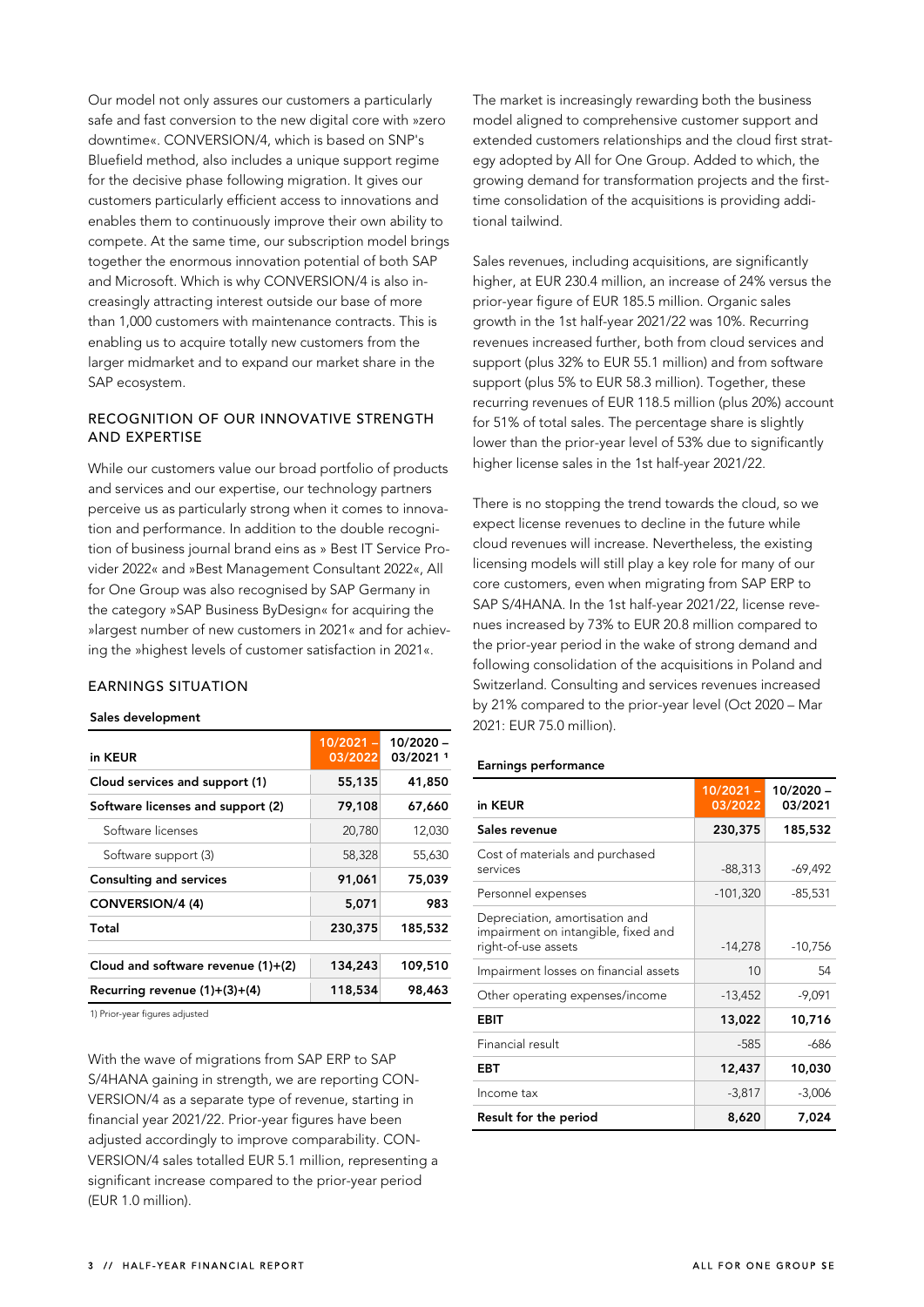The higher cost of materials and purchased services (plus 27% to EUR 88.3 million) is a result of the growth in sales and the increased use of external consulting resources (»freelancers«) from our partner network, but was also caused by higher prices for electricity in our computer centres. The significant increase in license sales and the higher level of cloud subscriptions resulted in an increase in the cost of materials ratio of 1% to 38%.

Personnel expenses increased to EUR 101.3 million (plus 18%). Because of the change in sales mix and the integration of the newly acquired companies in the 1st half-year 2021/22, the ratio of personnel expenses to sales declined from 46% to 44% as did the personnel expenses per fulltime employee (plus 34% to an average of 2,259 FTEs) from KEUR 51 to KEUR 45. The marked increase in other operating expenses and income to EUR 13.5 million (plus 48%) was due to the integration of the newly acquired companies, more travel and increased conference participation. Depreciation, amortisation and impairment on intangible, fixed and right-of-use assets increased to EUR 14.3 million (plus 33%) in connection with the consolidation of the newly acquired companies.

EBITDA (Earnings before interest, taxes, depreciation and amortisation) totalled EUR 27.3 million (Oct 2020 – Mar 2021: EUR 21.5 million), up 27%. The EBITDA margin relative to sales was 11.9% (Oct 2020 – Mar 2021: 11.6%). EBIT increased by 22% to EUR 13.0 million, whereas the EBIT margin remained more or less stable at 5.7% (Oct 2020 – Mar 2021: 5.8%).

### **EBIT BEFORE M&A EFFECTS (NON-IFRS)**

In the 1st half-year 2021/22 All for One Group achieved both organic (+10%) and inorganic sales growth. The inorganic growth in the first half of 2021/22 came from three company acquisitions (Mergers & Acquisitions: »M&A«). Based on our growth strategy, which we plan to continue pursuing both organically and inorganically, we have for the first time adjusted our result of operations (EBIT) for income and expenses relating to M&A transactions and reconciled the figure to »EBIT before M&A effects (non-IFRS)«. As part of this reconciliation, the result is adjusted for both acquisition-related amortisation and impairment on intangible assets (e.g. goodwill, trademark rights, orders on hand, customer bases) and other acquisitionrelated external expenses and income (e.g. legal and consulting costs, due diligence costs, ancillary transaction costs). The adjustment is performed for pending, aborted and successfully completed acquisitions.

EBIT before M&A effects (non-IFRS) increased by 37% to EUR 17.7 million (Oct 2020 – Mar 2021: EUR 12.9 million). The corresponding margin was 7.7% (Oct 2020 – Mar 2021: 7.0%). Since the effect of acquisition-related depreciation, amortisation and impairment on intangible assets on EBIT will persist as long as we continue to build our portfolio by acquiring businesses, this performance indicator will become increasingly relevant as it shows the »undistorted« development of operations.

| in KEUR                                                                                          | $10/2021 -$<br>03/2022 | $10/2020 -$<br>03/2021 |
|--------------------------------------------------------------------------------------------------|------------------------|------------------------|
| Earnings before interest and taxes<br>(EBIT)                                                     | 13,022                 | 10,716                 |
| + impairment of goodwill                                                                         | ∩                      |                        |
| + acquisition-related depreciation,<br>amortisation and impairment on other<br>intangible assets | 4,126                  | 1,850                  |
| +/- other acquisition-related expenses<br>(and income)                                           | 593                    | 370                    |
| <b>EBIT before M&amp;A effects (non-IFRS)</b>                                                    | 17,741                 | 12,936                 |

### **Reconciliation to EBIT before M&A effects (non-IFRS)**

The financial result for the 1st half-year 2021/22 of minus EUR 0.6 million was slightly below the prior-year level (Oct 2020 – Mar 2021: minus EUR 0.7 million). EBT totalled EUR 12.4 million (plus 24%). Income taxes amounted to minus EUR 3.8 million (Oct 2020 – Mar 2021: minus EUR 3.0 million), equivalent to an income tax rate of 31%, which is 1 percentage point above the prior-year level of 30%. The result for the period rose by 23% to EUR 8.6 million and earnings per share by 24% to EUR 1.72.

#### **Revenue and earning performance by segment**

|                                 | <b>CORE</b>            |                         |                        | <b>LOB</b>             |
|---------------------------------|------------------------|-------------------------|------------------------|------------------------|
| in KEUR                         | $10/2021 -$<br>03/2022 | $10/2020 -$<br>03/20211 | $10/2021 -$<br>03/2022 | 10/2020 -<br>03/2021 1 |
| Statement of<br>profit and loss |                        |                         |                        |                        |
| External sales<br>revenue       | 196,720                | 154.389                 | 33.655                 | 31,143                 |
| Intersegment<br>revenue         | 2,879                  | 2.277                   | 5,037                  | 4,838                  |
| Sales revenue                   | 199,599                | 156,666                 | 38,692                 | 35,981                 |
| <b>Segment EBIT</b>             | 11,054                 | 7,663                   | 1,964                  | 3,048                  |
| Segment EBIT<br>margin (in %)   | 5.5                    | 4.9                     | 5.1                    | 8.5                    |

1) Prior-year figures adjusted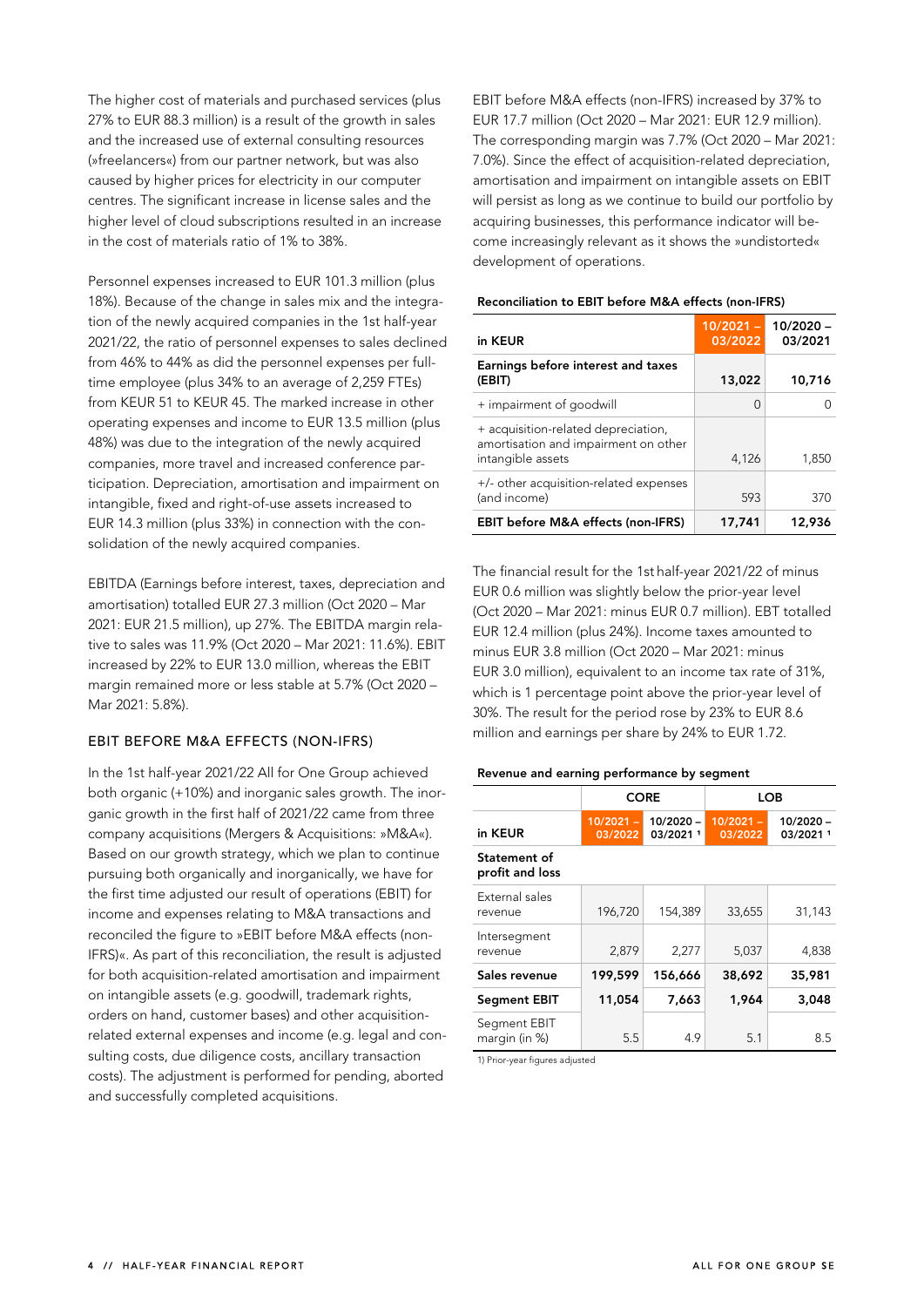Analysis of the segments clarifies the effects discussed above. Sales in the **CORE** segment (ERP and collaboration solutions) increased by 27% to EUR 199.6 million following the acquisitions in Poland and Switzerland and as a result of strong licensing revenues. The segment EBIT improved by 44% to EUR 11.1 million. The strong growth in CON-VERSION/4 business will continue to have a positive impact on the sales of this segment. Since the segment also covers areas such as IoT & Machine Learning and New Work & Collaboration, Strategy & Management Consulting was classified as part of the CORE segment at the start of the financial year. Prior-year figures have been adjusted accordingly to improve comparability.

The **LOB** segment (lines of business solutions) offers additional growth and margin potential through recurring cloud subscriptions and our own add-on solutions. Capacity utilisation was, in some areas, below budget as a result of the uncertainty among our customers with regard to the pandemic and economic development. LOB segment sales increased by 8% to EUR 38.7 million and EBIT declined by minus 36% to EUR 2.0 million. The segment's EBIT margin is therefore 5.1% (Oct 2020 – Mar 2021: 8.5%) and thus below the Group's EBIT margin. The situation should continue to return to normal as long as our customers do not postpone further in the face of supply chain problems, the pandemic or the war in Ukraine.

### **ASSETS AND FINANCIAL SITUATION**

### **Assets situation**

The balance sheet total as of 31 March 2022 increased by 12% to EUR 296.1 million (30 Sep 2021: EUR 264.9 million). Accordingly, **assets** increased in value by EUR 31.2 million. The decline in cash and cash equivalents of EUR 27.6 million was largely due to the outflows relating to the payment of fixed purchase prices for the acquisition of new subsidiaries. Goodwill (plus EUR 26.6 million), other intangible assets (plus EUR 9.9 million) and trade receivables (plus EUR 14.4 million) increased significantly due to the consolidation of the new subsidiaries and to higher sales towards the end of the half year.

**Liabilities** were affected primarily by the increase in trade payables (plus EUR 3.0 million) and other liabilities (plus EUR 26.2 million). The increase is a result of the consolidation of the new companies and also the high level of sales towards the end of the half-year. Other liabilities include purchase price obligations relating to variable purchase price components for the shares in All for One Poland, ASC Group and blue-zone among others.

**Equity** increased by EUR 1.3 million to EUR 92.7 million, whereas the equity ratio declined to 31% (30 Sep 2021: 35%) due to the extension of the balance sheet. Net debt now amounts to EUR 40.0 million (30 Sep 2021: EUR 13.8 million).

### **Financial situation**

**Cash flow from operating activities** totalled EUR 7.1 million (Oct 2020 – Mar 2021: EUR 9.3 million). In reconciling the result for the period to the cash flow from operating activities, the higher trade receivables are particularly noticeable and were mainly due to high license sales in March 2022.

**Cash flow from investing activities** totalled minus EUR 17.7 million (Oct 2020 – Mar 2021: minus EUR 1.8 million) and therefore increased significantly. The cash outflows were primarily due to the payment of purchase prices to acquire the new subsidiaries.

**Cash flow from financing activities** amounted to minus EUR 17.0 million (Oct 2020 – Mar 2021: minus EUR 16.7 million), mainly due to outflows to redeem lease liabilities and to a higher dividend distribution. As a result, cash funds totalled EUR 47.3 million as of 31 March 2022 (31 Mar 2021: EUR 59.8 million).

### **EMPLOYEES**

|                                               | $10/2021 -$<br>03/2022 | $10/2020 -$<br>03/2021 |
|-----------------------------------------------|------------------------|------------------------|
| <b>Employees</b>                              |                        |                        |
| Number of employees (period end)              | 2,557                  | 1.917                  |
| Number of full-time equivalents $(\emptyset)$ | 2,259                  | 1,682                  |
| Non-financial performance<br>indicators       |                        |                        |
| Employee retention (in %)                     | 928                    | 94 2                   |
| Health index (in %)                           | 96.4                   | 97 3                   |

The shortage of experts in the IT sector has been a topic of discussion in politics and the press for a long time. In light of our growth targets, we have spent years investing in innovative concepts to recruit new members of staff, and to develop and retain them. One example of this is our successful eSports Team that delights younger applicants in particular. As part of our new programme – »One Identity« – we are focusing our efforts on building and nurturing our employer brand as we definitely believe that companies with a strong culture and firmly anchored values will come out ahead in the competition for talent. To firmly embed our »Entrepreneurial Mindset« – which is one of our foremost values – we need committed employees who are willing to take on responsibility, which is why we are rolling out a modern OKR (Objectives and Key Re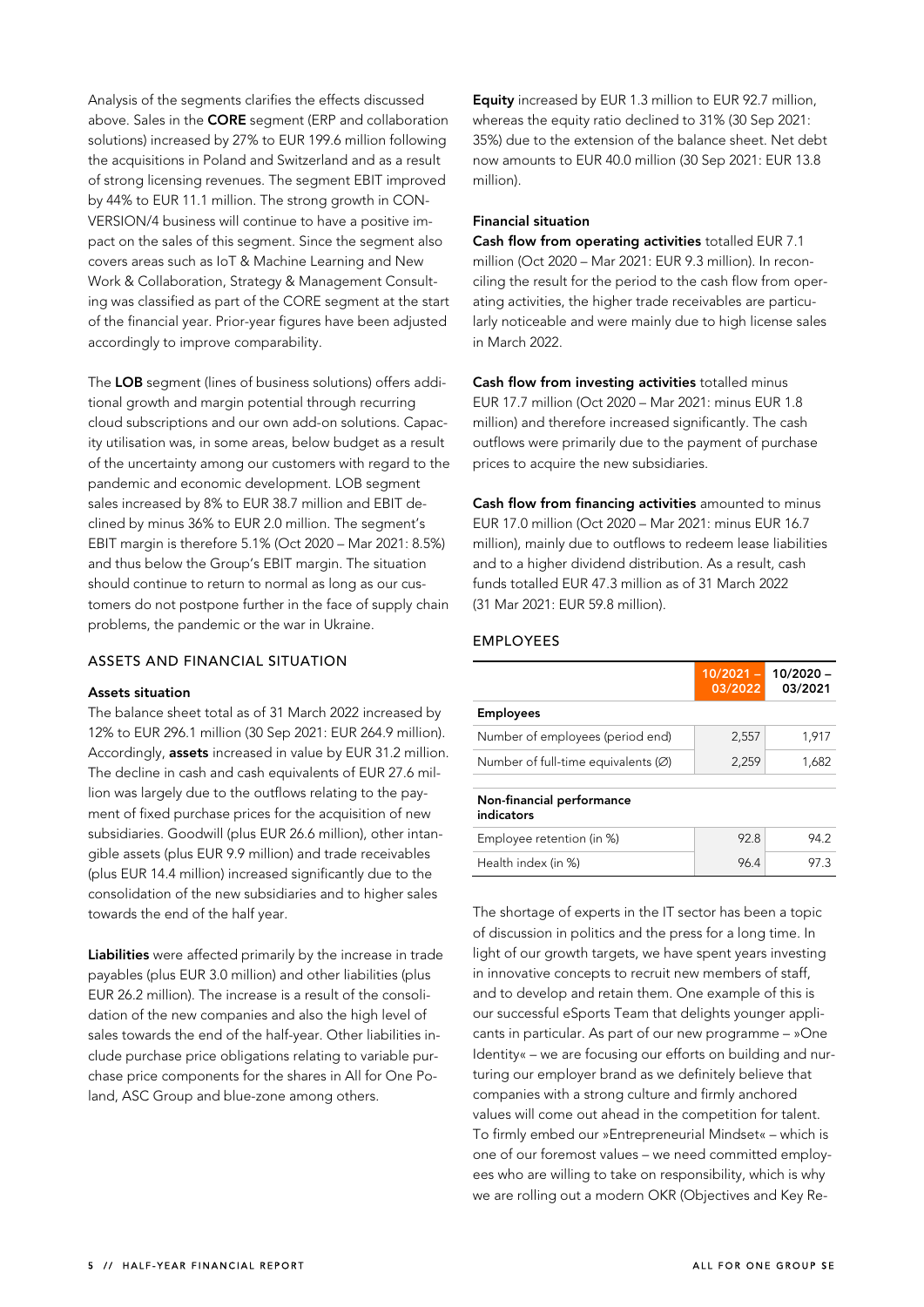sults) management system to enable us to involve all employees more closely in strategic issues. All of this aims to strengthen employee retention which – although slightly down year on year – is still well above the industry average, we believe.

The impacts of the Omicron wave are reflected in a slight decrease in the health index.

### **CORPORATE GOVERNANCE**

We consistently compare the latest recommendations issued by the German government's commission for the German Corporate Governance Code (»GCGC«) with our everyday corporate governance practices. As explained in our declaration of compliance dated 27 September 2021, we have adopted the recommendations of the GCGC apart from the exceptions explained in our declaration with regard to the compensation system for the management board and the chairman of the supervisory board's audit committee. The declaration of compliance is available for download at (www.all-for-one.com/governance\_e). The compensation system was approved by the annual general meeting on 11 March 2021 (for more details of our compensation system, please see www.all-forone.com/governance\_e). Our declaration of conformity for the current year is planned for September 2022. For details of directors' dealings in the reporting period, please refer to our website (www.all-for-one.com/dd\_e).

### **OPPORTUNITIES AND RISK REPORT**

The combined management report for financial year 2020/21 includes a detailed opportunities and risk report that discusses certain risks that could adversely impact the net assets, financial position and results of operations of All for One Group. The main opportunities for All for One Group are also discussed. In the 1st half-year 2021/22, only minor changes have occurred overall to the opportunities and risk situation of All for One Group compared to the opportunities and risks identified in the combined management report for financial year 2020/21, despite the war in Ukraine and the ongoing global coronavirus pandemic. As things stand today, the Group is not aware of any risks that might jeopardise the continued existence of the company.

### **Risk situation**

In terms of environmental risks, in future we will probably be exposed to a greater likelihood of **»economic risks«** (included in the »risks associated with social, political, overall economic and regulatory developments«, risk classification already »high«). Even though the fallout from the war in Ukraine and its further progress can scarcely be predicted, the related sanctions and embargos, energy and commodity price increases and disruptions to supply chains, e.g. in the car industry, could put even more pressure on inflation and cause economic development to slow down. The same holds true for the coronavirus pandemic whose further progress is also virtually impossible to predict. Although a number of countries have meanwhile lifted Covid restrictions, the most recent developments in China clearly show that further lockdowns, in particular, and potential supply bottlenecks as a result cannot be entirely ruled out. In light of the prevailing uncertainties, economic recovery could be delayed further. The German Council of Economic Experts (Sachverständigenrat zur Begutachtung der gesamtwirtschaftlichen Entwicklung), for example, has lowered its forecast of gross domestic product in Germany for this year from 4.6% to currently 1.8% (30 Mar 2022).

When managing our »operational risks«, assuring **information security** (»cyber risks, risk classification »high«, unchanged) also continues to require a lot of time and effort. The degree of professionalism and the frequency and diversity of cyber attacks are increasing further. The resulting enhanced risk situation could worsen further, given the war in Ukraine. The German Federal Office for Security in Information Technology, for example, identified an abstractly increased threat for Germany in its assessment of 4 March 2022. To effectively mitigate the cyber risks to which we are exposed and to assure even better protection of both our customers' data and systems and our own application landscapes, we are continuously enhancing our already extensive security precautions and defence mechanisms. In addition, we consistently strive to raise awareness for IT security among our staff. To further reduce our »cyber risks«, we work closely with external insurance experts to continuously optimise our existing cyber insurance cover.

Notwithstanding the slight shifts explained above, our overall evaluation of the respective individual risks as discussed in the Annual Report 2020/21 (see »Opportunities and Risk Report«) remains unchanged.

### **Opportunity situation**

The acquisition of All for One Poland is providing an additional boost for migrations to SAP S/4HANA and the execution of international projects. By the same token, the speed of our innovations and growth is increasing significantly following our most recent acquisitions of ASC Group, blue-zone GmbH and POET GmbH. By successfully placing promissory note loans in May 2022, All for One Group has secured the corresponding means to fund its further expansion and to strengthen its product portfolio.

Overall, there have been only negligible changes to the opportunities discussed in the Annual Report 2020/21 (see »Opportunities and Risk Report«).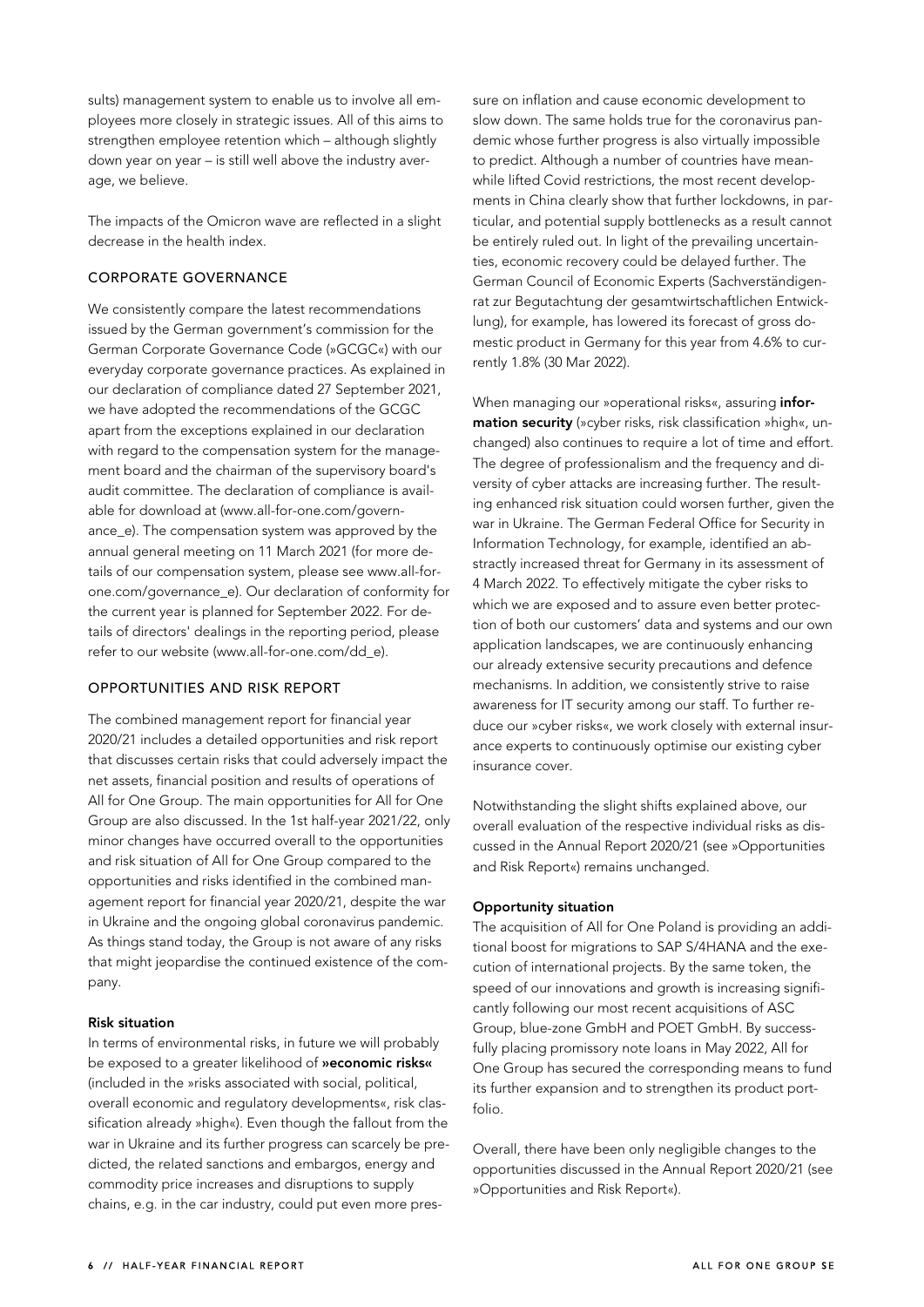### **OUTLOOK**

The inorganic growth from the acquired companies and the expected continued high demand from customers will have a positive impact on Group sales growth. Our sales pipeline is well filled, and our CONVERSION/4 subscription model for transformation and innovation with SAP S/4HANA is gaining considerable pace. Given these trends and the purchase of POET GmbH in May 2022, we have closely examined our guidance for financial year 2021/22 and have raised our sales guidance slightly while confirming our EBIT guidance. We now expect sales in financial year 2021/22 of between EUR 440 million and EUR 460 million and EBIT in a range between EUR 24 million and EUR 26 million.

Uncertainty still surrounds the progress of further decreasing pandemic waves and the question of how long the optimistic mood will prevail, however. The biggest risk facing delivery of this guidance is therefore posed by renewed setbacks in economic development. In the second half of the financial year, we will focus on the scheduled integration of our acquisitions and, building on this and in light of our CONVERSION/4 sales, are developing new mid-term targets.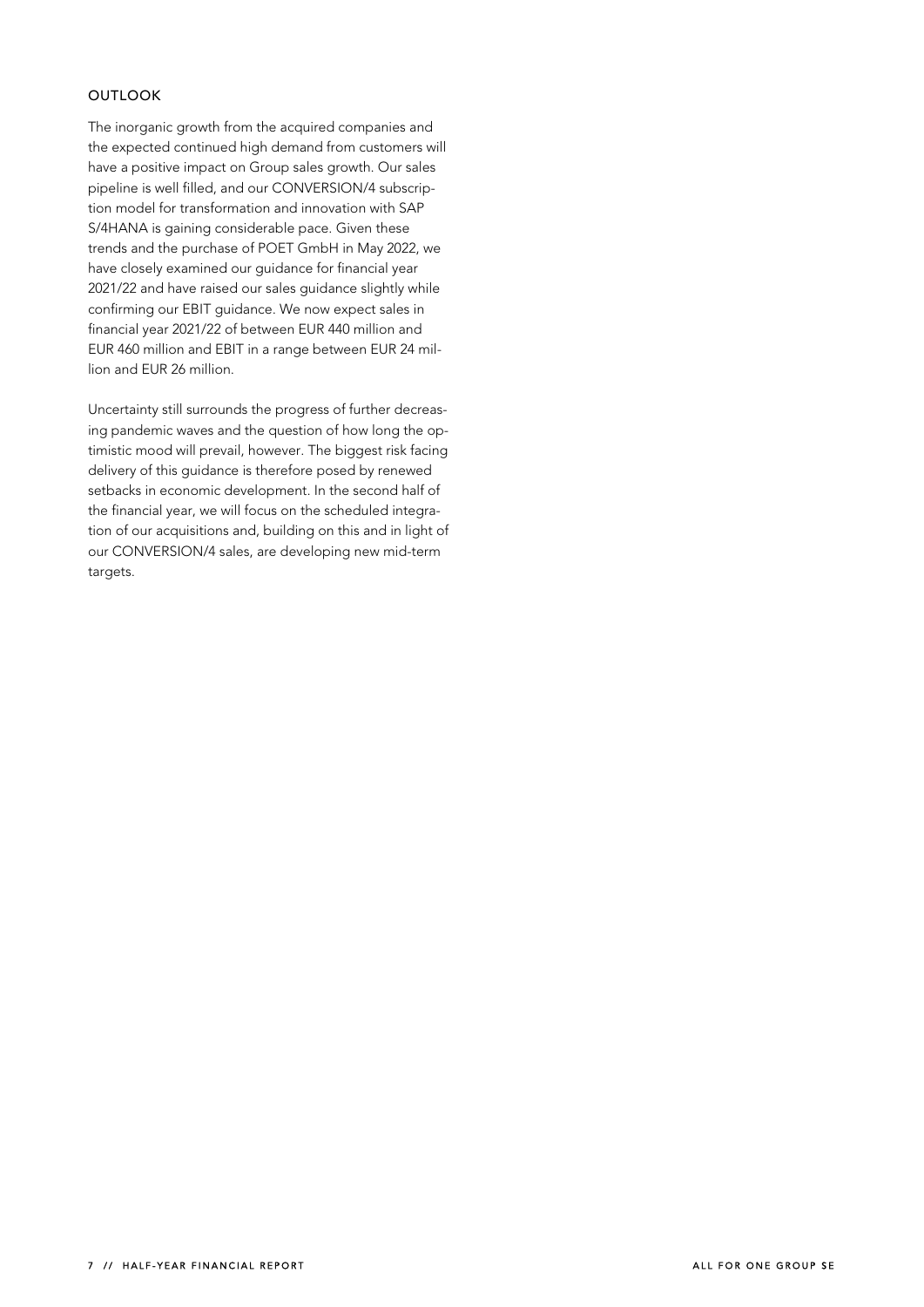## **CONSOLIDATED STATEMENT OF PROFIT AND LOSS**

OF ALL FOR ONE GROUP

### **FROM 1 OCTOBER 2021 TO 31 MARCH 2022**

| in KEUR                                                                                   | $10/2021 -$<br>03/2022 | $10/2020 -$<br>03/2021 | $01/2022 -$<br>03/2022 | $01/2021 -$<br>03/2021 |
|-------------------------------------------------------------------------------------------|------------------------|------------------------|------------------------|------------------------|
| Sales revenue                                                                             | 230,375                | 185,532                | 111,215                | 89,969                 |
| Other operating income                                                                    | 2,361                  | 2,016                  | 1,170                  | 992                    |
| Cost of materials and purchased services                                                  | $-88,313$              | $-69,492$              | $-39,867$              | $-32,015$              |
| Personnel expenses                                                                        | $-101,320$             | $-85,531$              | $-52,424$              | $-43,219$              |
| Depreciation, amortisation and impairment on intangible, fixed and<br>right-of-use assets | $-14,278$              | $-10,756$              | $-7,123$               | $-5,401$               |
| Impairment losses on financial assets                                                     | 10                     | 54                     | 50                     | $-65$                  |
| Other operating expenses                                                                  | $-15,813$              | $-11,107$              | $-7,571$               | $-5,497$               |
| <b>EBIT</b>                                                                               | 13,022                 | 10,716                 | 5,450                  | 4,764                  |
|                                                                                           |                        |                        |                        |                        |
| Financial income                                                                          | 15                     | 10                     | 13                     | 4                      |
| Financial expense                                                                         | $-600$                 | $-696$                 | $-325$                 | $-355$                 |
| <b>Financial result</b>                                                                   | $-585$                 | -686                   | $-312$                 | $-351$                 |
| <b>EBT</b>                                                                                | 12,437                 | 10,030                 | 5,138                  | 4,413                  |
| Income tax                                                                                | $-3,817$               | $-3,006$               | $-1,753$               | $-1,243$               |
| Result for the period                                                                     | 8,620                  | 7,024                  | 3,385                  | 3,170                  |
| attributable to owners of the parent                                                      | 8,576                  | 6,907                  | 3,375                  | 3,162                  |
| attributable to non-controlling interests                                                 | 44                     | 117                    | 10                     | 8                      |
| Earnings per share                                                                        |                        |                        |                        |                        |
| Undiluted and diluted earnings per share (in EUR)                                         | 1.72                   | 1.39                   | 0.68                   | 0.63                   |

# **CONSOLIDATED STATEMENT OF COMPREHENSIVE INCOME**

OF ALL FOR ONE GROUP

**FROM 1 OCTOBER 2021 TO 31 MARCH 2022** 

| in KEUR                                                                     | $10/2021 -$<br>03/2022 | $10/2020 -$<br>03/2021 | $01/2022 -$<br>03/2022 | $01/2021 -$<br>03/2021 |
|-----------------------------------------------------------------------------|------------------------|------------------------|------------------------|------------------------|
| Result for the period                                                       | 8,620                  | 7,024                  | 3,385                  | 3,170                  |
| Items that will not be reclassified to profit or loss in subsequent periods |                        |                        |                        |                        |
| Unrealised profits $(+)$ / losses (-) from currency translation             | $-62$                  | $-77$                  | $-347$                 | -80                    |
| Other comprehensive income                                                  | $-62$                  | $-77$                  | $-347$                 | -80                    |
|                                                                             |                        |                        |                        |                        |
| Total comprehensive income                                                  | 8,558                  | 6,947                  | 3,038                  | 3.090                  |
| attributable to owners of the parent                                        | 8,514                  | 6,830                  | 3,028                  | 3,082                  |
| attributable to non-controlling interests                                   | 44                     | 117                    | 10                     | 8                      |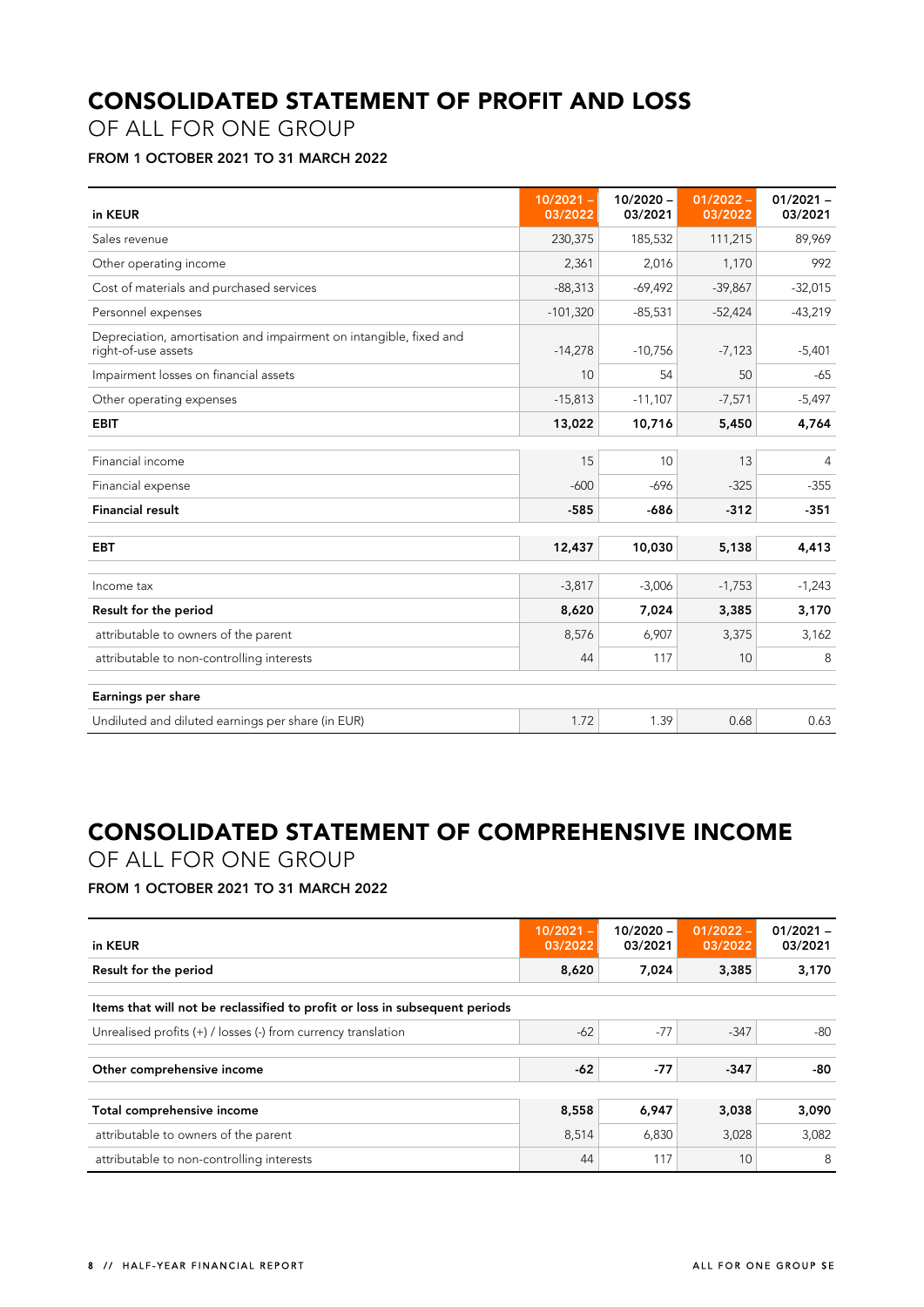# **CONSOLIDATED BALANCE SHEET**

OF ALL FOR ONE GROUP

### **AS OF 31 MARCH 2022**

| <b>Assets</b>                                        |                   |                   |
|------------------------------------------------------|-------------------|-------------------|
| in KEUR                                              | 31.03.2022        | 30.09.2021        |
| <b>Current assets</b>                                |                   |                   |
| Cash and cash equivalents                            | 47,454            | 75,005            |
| Finance lease receivables                            | 4,172             | 4,348             |
| Trade receivables                                    | 54,859            | 40,499            |
| Contract assets                                      | 8,774             | 4,671             |
| Income tax assets                                    | 728               | 510               |
| Other assets                                         | 12,214            | 9,329             |
|                                                      | 128,201           | 134,362           |
| Non-current assets                                   |                   |                   |
| Goodwill                                             | 57,322            | 30,730            |
| Other intangible assets                              | 39,752            | 29,856            |
| Fixed assets                                         | 16,966            | 15,240            |
| Right-of-use assets                                  | 39,215            | 39,958            |
| Finance lease receivables                            | 6,787             | 6,898             |
| Deferred tax assets                                  | 459               | 327               |
| Other assets                                         | 7,423             | 7,576             |
|                                                      | 167,924           | 130,585           |
| <b>Total assets</b>                                  | 296,125           | 264,947           |
| Liabilities and equity                               |                   |                   |
| in KEUR                                              | 31.03.2022        | 30.09.2021        |
| <b>Current liabilities</b>                           |                   |                   |
| Other provisions                                     | 746               | 824               |
| Liabilities to financial institutions                | 11,032            | 10,983            |
| Lease liabilities                                    | 12,015            | 12,075            |
| Trade payables                                       | 21,985            | 18,951            |
| Contract liabilities                                 | 13,228            | 10,245            |
| Liabilities to employees                             | 20,514            | 25,943            |
| Income tax liabilities                               | 4,269             | 2,762             |
| Other liabilities                                    | 11,950            | 7,787             |
|                                                      | 95,739            | 89,570            |
| <b>Non-current liabilities</b>                       |                   |                   |
| Pension provisions                                   | 4,010             | 2,492             |
| Other provisions                                     | 855               | 937               |
| Liabilities to financial institutions                | 37,481            | 37,413            |
| Lease liabilities                                    | 26,886            | 28,359            |
| Deferred tax liabilities                             | 15,352            | 13,690            |
| Other liabilities                                    | 23,086            | 1,058             |
|                                                      | 107,670           | 83,949            |
|                                                      |                   |                   |
| Equity                                               |                   |                   |
| Issued capital                                       | 14,946            | 14,946            |
| Reserves                                             | 77,563            | 76,273            |
| Share of equity attributable to owners of the parent | 92,509            | 91,219            |
| Non-controlling interests                            | 207               | 209               |
| Total liabilities and equity                         | 92,716<br>296,125 | 91,428<br>264,947 |
|                                                      |                   |                   |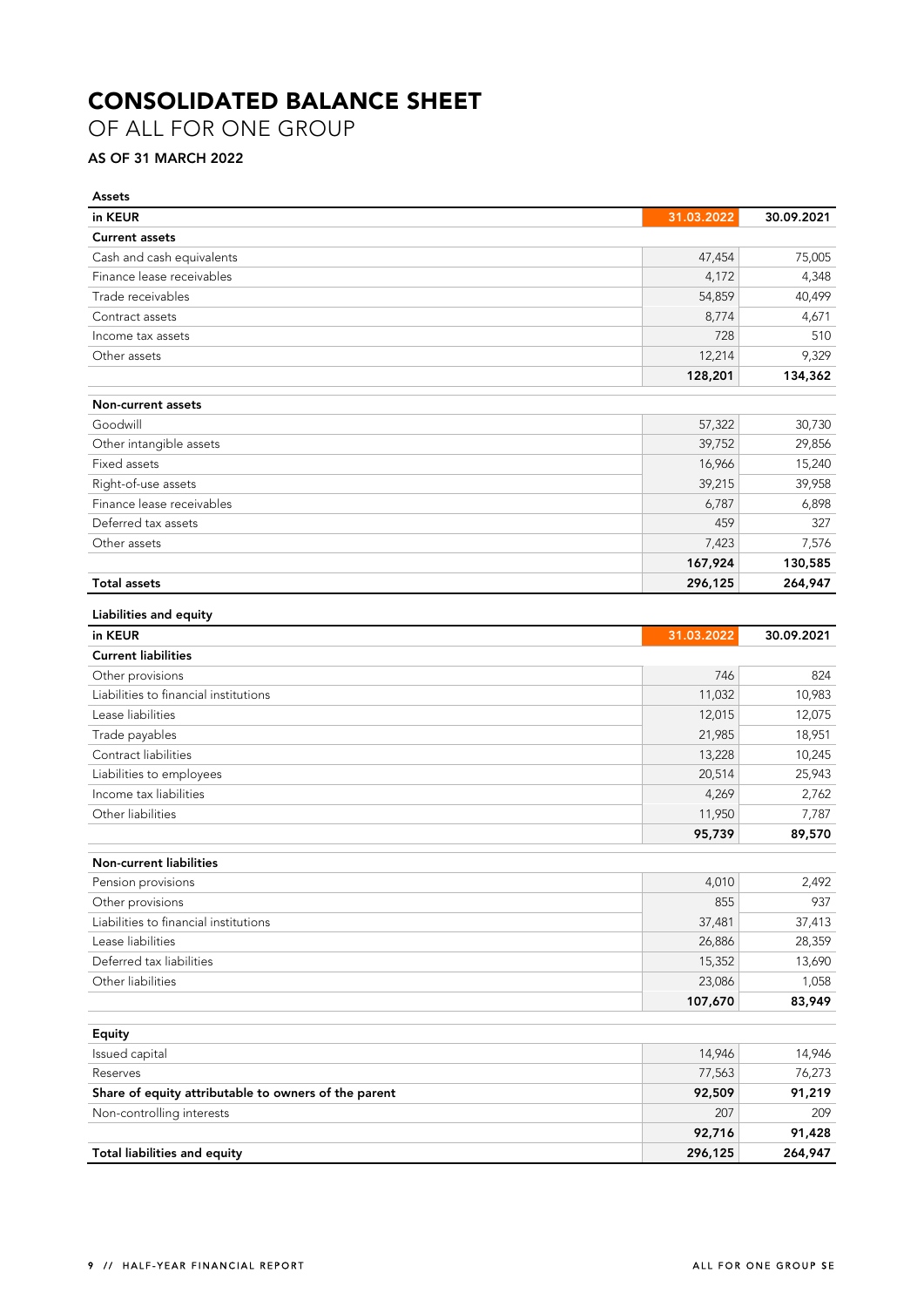# **CONSOLIDATED CASH FLOW STATEMENT**

OF ALL FOR ONE GROUP

### **FROM 1 OCTOBER 2021 TO 31 MARCH 2022**

| in KEUR                                                                                | $10/2021 -$<br>03/2022 | $10/2020 -$<br>03/2021 |
|----------------------------------------------------------------------------------------|------------------------|------------------------|
| Result for the period                                                                  | 8,620                  | 7,024                  |
| Income tax                                                                             | 3,817                  | 3,006                  |
| Financial result                                                                       | 585                    | 686                    |
| Depreciation, amortisation and impairment on intangible, fixed and right-of-use assets | 14,278                 | 10,756                 |
| Increase (+) / decrease (-) in value adjustments and provisions                        | $-150$                 | $-53$                  |
| Gains (-) / losses (+) from the disposal of non-current assets                         | $-595$                 | $\Omega$               |
| Increase (-) / decrease (+) in trade receivables                                       | $-5,923$               | $-3,123$               |
| Increase $(+)$ / decrease $(-)$ in trade payables                                      | $-1,550$               | $-307$                 |
| Other changes                                                                          | $-8,976$               | $-5,779$               |
| Income tax refunds (+) / payments (-)                                                  | $-3,041$               | $-2,909$               |
| Cash flow from operating activities                                                    | 7,065                  | 9,301                  |
| Payments for purchase of intangible and fixed assets                                   | $-4,153$               | $-1,958$               |
| Proceeds from sale of intangible assets and fixed assets                               | 35                     | 103                    |
| Purchase of subsidiaries, net of cash and cash equivalents acquired                    | $-13,646$              | $\Omega$               |
| Sale of subsidiaries, net of cash and cash equivalents disposed of                     | 6                      | $\Omega$               |
| Interest received                                                                      | 14                     | 12                     |
| Cash flow from investing activities                                                    | $-17,744$              | $-1,843$               |
| Repayment of lease liabilities                                                         | $-7,153$               | $-5,991$               |
| Proceeds from liabilities to financial institutions                                    | 108                    | $\Omega$               |
| Repayment of liabilities to financial institutions                                     | $-16$                  | $-4$                   |
| Payment for acquisition of non-controlling interests                                   | $-2,000$               | $-4,000$               |
| Interest paid                                                                          | $-654$                 | -665                   |
| Dividend payments to shareholders and non-controlling interests                        | $-7,270$               | $-5,994$               |
| Cash flow from financing activities                                                    | $-16,985$              | $-16,654$              |
| Increase (+) / decrease (-) in cash and cash equivalents                               | $-27,664$              | $-9,196$               |
| Effect of exchange rate fluctuations on cash funds                                     | $-28$                  | -62                    |
| Cash funds at start of period                                                          | 74,973                 | 69,089                 |
| Cash funds at end of period                                                            | 47,281                 | 59,831                 |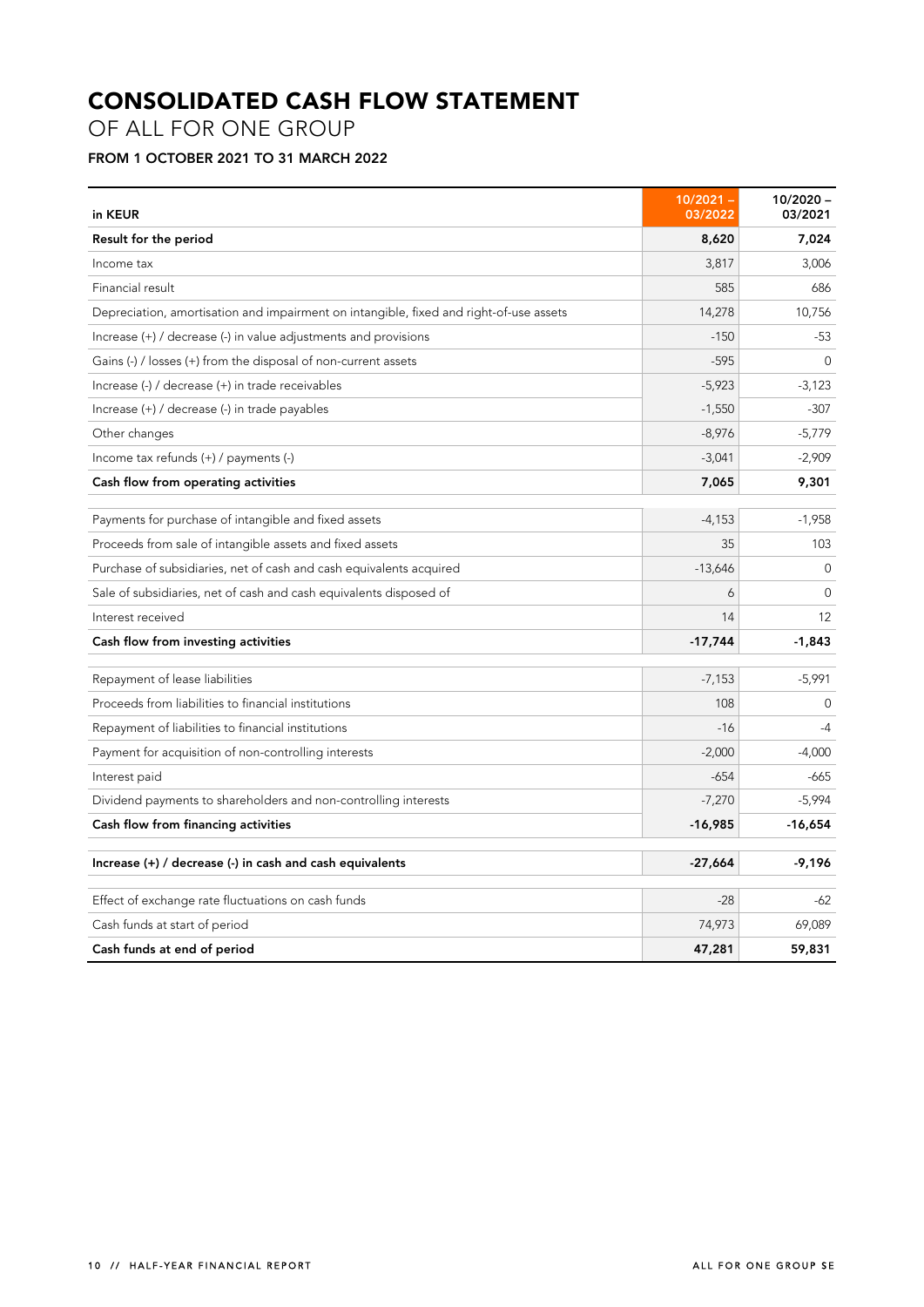# **CONSOLIDATED STATEMENT OF CHANGES IN EQUITY**

### OF ALL FOR ONE GROUP

### **FROM 1 OCTOBER 2021 TO 31 MARCH 2022**

|                                                   |                         |                    | Share of equity attributable to owners of the parent |                      |                | Non-<br>controlling<br>interests | <b>Equity</b> |
|---------------------------------------------------|-------------------------|--------------------|------------------------------------------------------|----------------------|----------------|----------------------------------|---------------|
| in KEUR                                           | Issued share<br>capital | Capital<br>reserve | Currency<br>translation<br>reserve                   | Retained<br>earnings | Total          |                                  |               |
| 01.10.2020                                        | 14,946                  | 11,228             | 846                                                  | 61,723               | 88,743         | 41                               | 88,784        |
| Result for the period                             | $\Omega$                | $\Omega$           | $\Omega$                                             | 6,907                | 6,907          | 117                              | 7,024         |
| Other comprehensive<br>income                     | $\mathbf{0}$            | $\mathbf 0$        | $-77$                                                | $\mathbf{0}$         | $-77$          | 0                                | $-77$         |
| Total comprehensive<br>income                     | 0                       | 0                  | $-77$                                                | 6,907                | 6,830          | 117                              | 6,947         |
| Dividend distribution                             | $\overline{0}$          | $\mathbf 0$        | $\mathbf 0$                                          | $-5,978$             | $-5,978$       | $\overline{0}$                   | $-5,978$      |
| Distribution to non-<br>controlling interests     | $\mathbf{0}$            | $\mathbf 0$        | $\overline{0}$                                       | $\mathbf{0}$         | $\mathbf{0}$   | -16                              | $-16$         |
| Acquisition of non-<br>controlling interests      | $\overline{0}$          | $\mathbf 0$        | $\mathbf 0$                                          | $-6,048$             | $-6,048$       | 16                               | $-6,032$      |
| Transactions with owners<br>of the company        | 0                       | $\mathbf 0$        | 0                                                    | $-12,026$            | $-12,026$      | 0                                | $-12,026$     |
| 31.03.2021                                        | 14,946                  | 11,228             | 769                                                  | 56,604               | 83,547         | 158                              | 83,705        |
| 01.10.2021                                        | 14,946                  | 11,228             | 777                                                  | 64,268               | 91,219         | 209                              | 91,428        |
| Result for the period                             | $\mathbf 0$             | $\mathbf 0$        | $\overline{0}$                                       | 8,576                | 8,576          | 44                               | 8,620         |
| Other comprehensive<br>income                     | $\mathbf 0$             | $\mathbf 0$        | $-62$                                                | $\mathbf 0$          | $-62$          | $\mathbf 0$                      | $-62$         |
| <b>Total comprehensive</b><br>income              | $\mathbf 0$             | $\pmb{\mathsf{O}}$ | $-62$                                                | 8,576                | 8,514          | 44                               | 8,558         |
| Dividend distribution                             | $\Omega$                | $\overline{0}$     | $\overline{0}$                                       | $-7,224$             | $-7,224$       | $\overline{0}$                   | $-7,224$      |
| Distribution to non-<br>controlling interests     | $\overline{0}$          | $\overline{0}$     | $\overline{0}$                                       | $\overline{0}$       | $\overline{0}$ | $-46$                            | $-46$         |
| Acquisition of non-<br>controlling interests      | $\overline{0}$          | $\overline{0}$     | $\overline{0}$                                       | $\overline{0}$       | $\overline{0}$ | $\mathbf 0$                      | $\mathbf{0}$  |
| <b>Transactions with owners</b><br>of the company | 0                       | 0                  | 0                                                    | $-7,224$             | $-7,224$       | -46                              | $-7,270$      |
| 31.03.2022                                        | 14,946                  | 11,228             | 715                                                  | 65,620               | 92,509         | 207                              | 92,716        |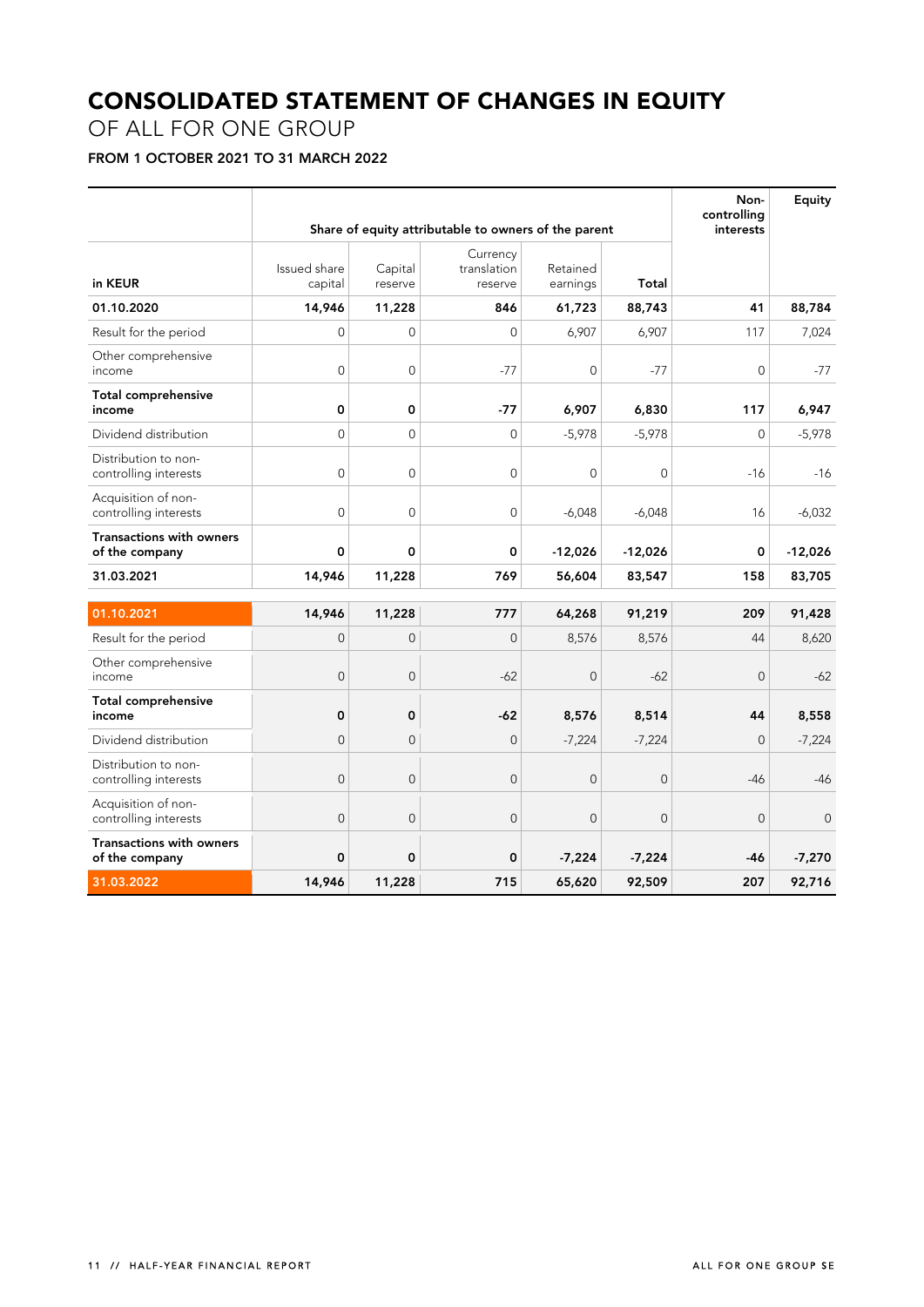## **CONSENSED NOTES TO THE INTERIM REPORT**

OF ALL FOR ONE GROUP

### **FROM 1 OCTOBER 2021 TO 31 MARCH 2022**

### **1. General principles**

Unless otherwise indicated, »All for One Group SE«, »All for One Group«, »company«, or »Group« in this interim report all refer to All for One Group SE, including its subsidiaries. This half-year financial report of All for One Group SE as specified in Sections 115 and 117 Securities Trading Act [WpHG] has been prepared in conformity with the International Financial Reporting Standards (IFRS) issued by the International Accounting Standards Board (IASB) and with Section 51a of the regulations issued by the Frankfurt Stock Exchange (FWB). The interim report also complies with the requirements of IAS 34 Interim Financial Reporting and has not been audited. The consolidated financial statements were prepared in accordance with the accounting and measurement methods applying as of 30 September 2021. The figures include all ongoing business transactions and deferrals that the company deems necessary to ensure correct presentation of the interim results. The company believes that the information and explanations presented in this report present a fair and true picture of its net assets, financial position and results of operations. Our business is subject to various seasonal fluctuations, while major contract acquisitions and the execution of large contracts can significantly change sales and earnings results.

The consolidated interim report contains forecasts, estimates and expectations that involve risks and uncertainties. Actual results and developments may differ considerably from our expectations and assumptions. Such deviations may be the result of changes in the general economic situation and competitive environment, especially in our core business areas and markets, or amendments to laws, especially those governing taxation. We are under no obligation to update the statements in this interim report.

The consolidated interim report has been prepared in line with the going concern principle. Please refer to our discussion in the interim management report for information about the current coronavirus situation.

### **2. Changes in the scope of consolidation All for One Poland**

Effective 1 October 2021 (time of acquisition), All for One Group SE acquired 51% of the shares in SNP Poland Sp. z o.o., Suchy Las/Poland (»SNP Poland«), which has since changed its name to All for One Poland Sp. z o.o. (»All for One Poland«). Since that date, the company – a key provider of SAP services in Poland with more than 400 employees, more than 400 customers, annual turnover of currently more than EUR 30 million and positive earnings (EBIT) in the low single digit million euro range – has been fully consolidated in the financial statements of All for One Group SE. This acquisition expands the portfolio of All for One Group, especially with regard to software solutions and services for digital transformation processes and automated data migration, and to consultancy services for international projects in the larger midmarket.

Complete acquisition of all shares is governed by reciprocal optional purchase and sale agreements between the buyer and vendor (SNP Schneider-Neureither & Partner SE, Heidelberg) for the remaining 49% stake in All for One Poland. The options can be exercised either after the close of the financial year ending on 30 September 2023 or bindingly after the close of the financial year ending on 30 September 2024. In view of these options (forward transactions in nature), All for One Group SE is already recognising the acquisition of all shares in All for One Poland at the time of acquisition (»anticipated acquisition« method). Accordingly, when fully consolidating All for One Poland, All for One Group SE does not recognise any »non-controlling interests«.

The total price for all shares in All for One Poland is made up of a contractually agreed base purchase price and variable purchase price components that are largely dependent on the operating result (EBIT) generated by All for One Poland in the final two financial years preceding exercise of the option. The initial base purchase price of EUR 15.0 million is dependent on the future development of individual items on the balance sheet, and was valued at EUR 19.3 million as of 31 March 2022. The performancerelated variable purchase price component is capped at both the lower (EUR 0 million) and upper ends (EUR 13.0 million).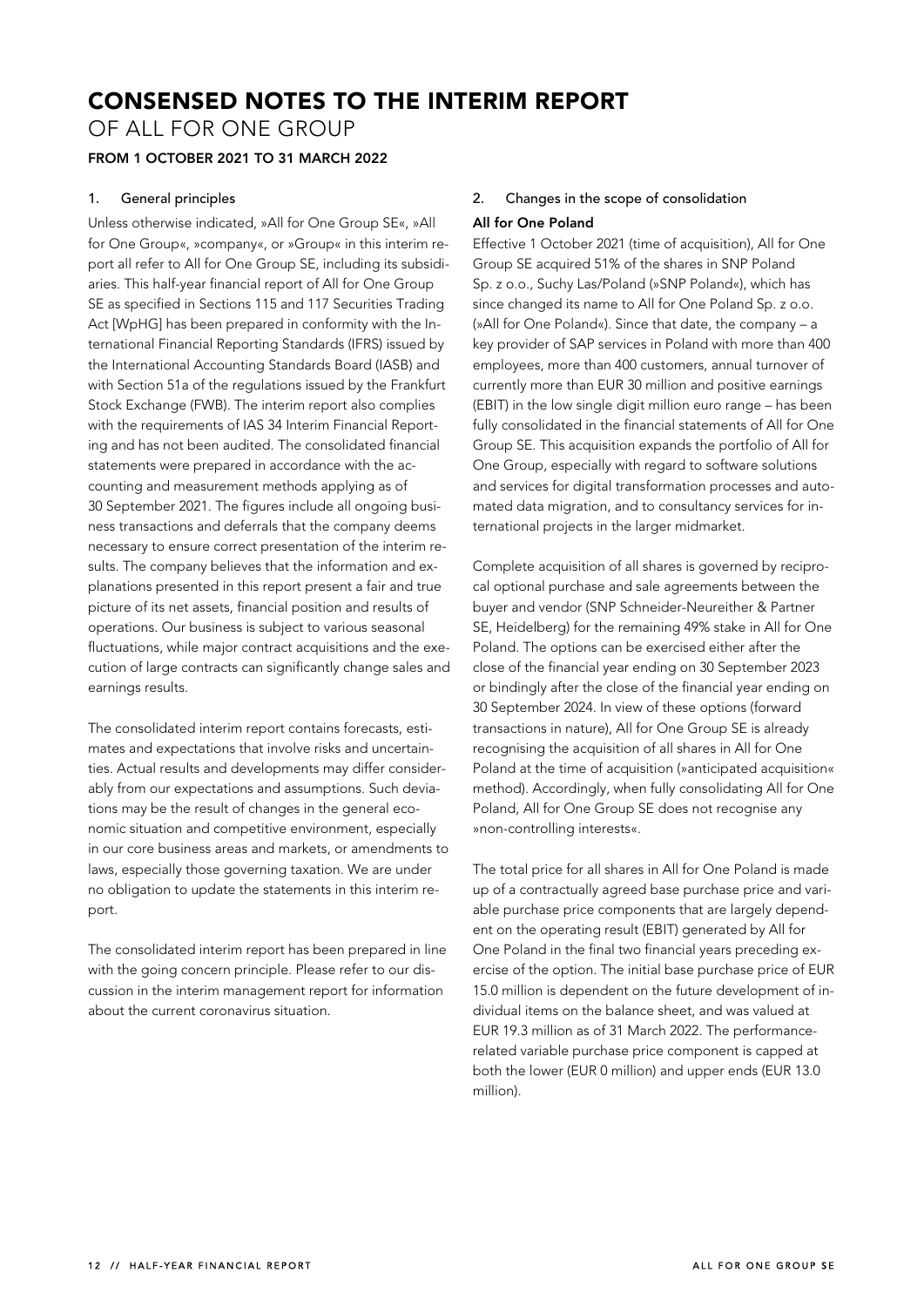The preliminary fair value of the acquired assets and liabilities at the time of acquisition, together with their carrying amounts at the time of the business combination, are shown in the following table:

#### **All for One Poland**

| in KEUR <sup>1</sup>                    | Preliminary<br>fair value |
|-----------------------------------------|---------------------------|
| Cash and cash equivalents               | 2,514                     |
| Trade receivables                       | 6,550                     |
| Contract assets                         | 88                        |
| Other assets                            | 2,181                     |
| Goodwill                                | 17,895                    |
| Other intangible assets                 | 8,346                     |
| Fixed assets                            | 345                       |
| Right-of-use assets                     | 1,954                     |
| <b>Total assets</b>                     | 39,873                    |
| Other provisions                        | 7                         |
| Lease liabilities                       | 1,571                     |
| Trade payables                          | 3,631                     |
| Contract liabilities                    | 97                        |
| Liabilities to employees                | 2,964                     |
| Income tax liabilities                  | 324                       |
| Deferred tax liabilities                | 1,258                     |
| <b>Total liabilities</b>                | 9,852                     |
|                                         |                           |
| Net assets                              | 30,021                    |
| Consideration transferred               | 30,021                    |
| Less cash and cash equivalents acquired | 2,514                     |
| Net purchase price                      | 27,507                    |

1) Converted at the exchange rate applicable on 1 October 2021 (PLN/EUR 4.5826)

Gross trade receivables amounted to KEUR 6,876 at the time of acquisition. Of these, KEUR 326 are probably not recoverable.

The identifiable intangible assets obtained through the acquisition are shown as follows:

### **All for One Poland**

| in KEUR                | Purchase<br>price | Estimated<br>useful life<br>(months) |
|------------------------|-------------------|--------------------------------------|
| Customer relationships | 5,800             | $48 - 120$                           |
| Orders on hand         | 2.513             | 12                                   |
| Total                  | 8,313             |                                      |

Non-identifiable intangible assets in particular contributed to the goodwill of EUR 17.9 million. These can not be recognised separately as an asset other than as goodwill (for example »human capital«, such as the consultants' qualifications and expertise). All for One Group SE assumes that the goodwill recognised in financial year 2021/22 will not be deductible for tax purposes.

External revenue of EUR 20.5 million and a result for the period of EUR 0.0 million are attributable to the acquisition of All for One Poland for the period from 1 October 2021 to 31 March 2022. The figures include additional acquisition-related amortisation on other intangible assets of EUR 1.8 million.

The total non-recurring cost of the acquisition recorded as expenditure amounted to EUR 0.8 million, of which EUR 0.2 million is attributable to the reporting period under review.

First-time consolidation had not been completed at the time of the preparation of the half-year financial report. Final impartial valuations had not yet been received.

### **ASC Group**

Effective 1 October 2021 (time of acquisition), All for One Group SE acquired all shares in ASC Management Consulting AG, Engelberg/Switzerland, and in Advanced Solutions Consulting GmbH, Baden/Switzerland (together »ASC Group«). Since that date, the company – established consultants in the fields of business and IT/SAP consulting with around 50 consultants (incl. freelancers), annual turnover of currently around CHF 12 million and positive earnings (EBIT) in the low single digit million range (CHF) – has been fully consolidated in the financial statements of All for One Group SE. Together with Process Partner AG, St. Gallen/Switzerland – the Swiss subsidiary that has already been part of All for One Group for many years – the acquisition of ASC Group is aimed at strengthening the Group's presence in the Swiss SAP market. ASC Group has a broad portfolio of corporate finance and enterprise performance management consulting products and services focusing on group consolidation, financial controlling and the associated disciplines of business planning, BI reporting and analytics.

The purchase price is made up of a contractually agreed initial base purchase price of CHF 8.5 million, which is subject to subsequent purchase price adjustments, as well as variable purchase price components that are largely dependent on the operating result (EBIT) generated by the relevant companies in the two calendar years 2020 and 2021. The performance-related variable purchase price component is capped at both the lower (minus CHF 0.3 million) and upper ends (plus CHF 3.0 million).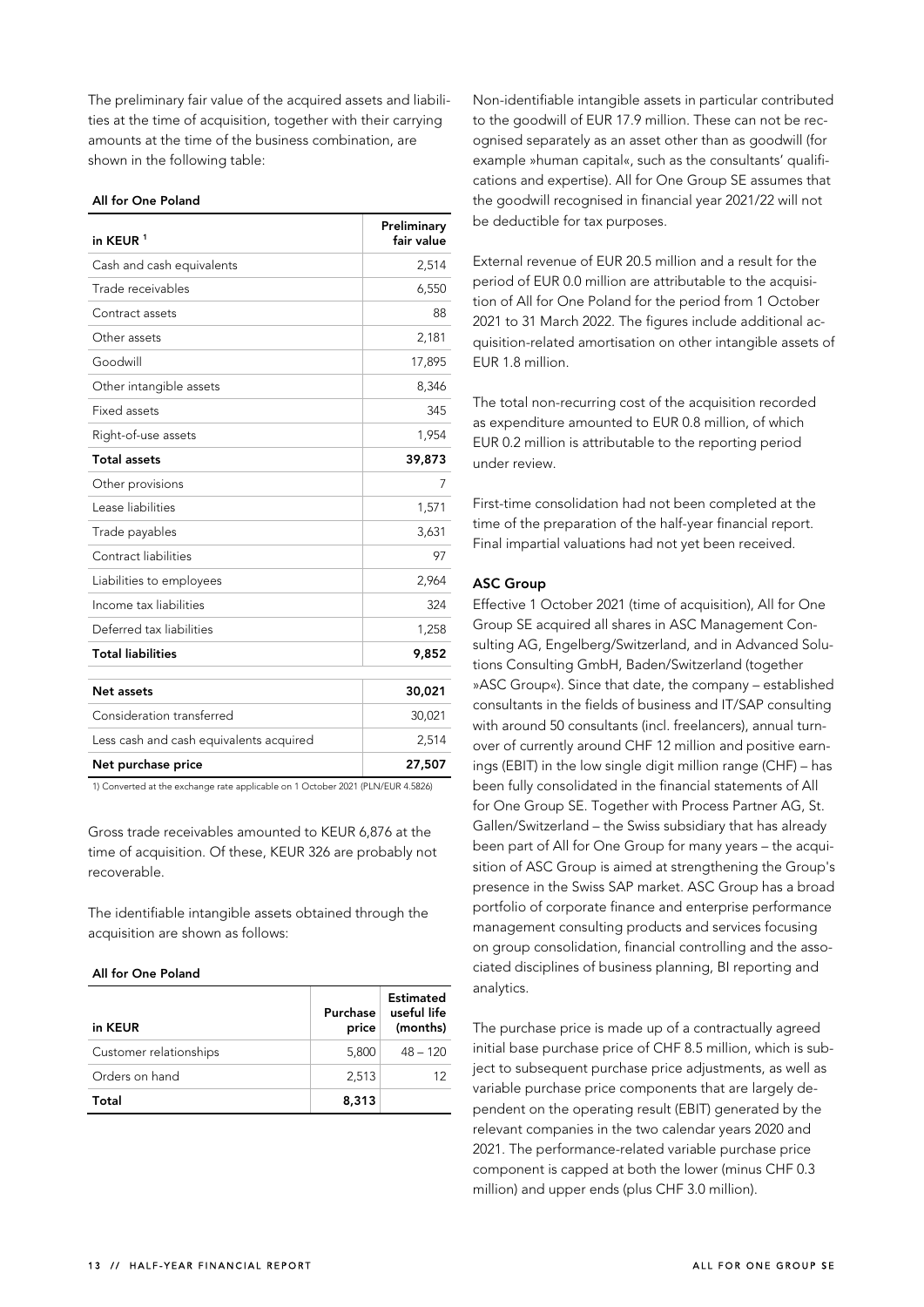The preliminary fair value of the acquired assets and liabilities at the time of acquisition, together with their carrying amounts at the time of the business combination, are shown in the following table:

### **ASC Group**

| in KEUR <sup>1</sup>                    | Preliminary<br>fair value |
|-----------------------------------------|---------------------------|
| Cash and cash equivalents               | 1,907                     |
| Trade receivables                       | 1,450                     |
| Other assets                            | 286                       |
| Goodwill                                | 6,841                     |
| Other intangible assets                 | 3,959                     |
| Fixed assets                            | 39                        |
| Right-of-use assets                     | 669                       |
| <b>Total assets</b>                     | 15,151                    |
| Lease liabilities                       | 669                       |
| Trade payables                          | 965                       |
| Contract liabilities                    | 1,136                     |
| Liabilities to employees                | 113                       |
| Pension provisions                      | 1,229                     |
| Deferred tax liabilities                | 357                       |
| Other tax liabilities                   | 225                       |
| <b>Total liabilities</b>                | 4,694                     |
| Net assets                              | 10,457                    |
| Consideration transferred               | 10,457                    |
| Less cash and cash equivalents acquired | 1,907                     |
| Net purchase price                      | 8,550                     |

1) Converted at the exchange rate applicable on 1 October 2021 (CHF/EUR 1.0791

The fair value of the trade receivables does not differ materially from the gross amounts receivable.

The identifiable intangible assets obtained through the acquisition are shown as follows:

### **ASC Group**

| in KEUR                | Purchase<br>price | Estimated<br>useful life<br>(months) |
|------------------------|-------------------|--------------------------------------|
| Customer relationships | 3.661             | 96                                   |
| Orders on hand         | 298               |                                      |
| Total                  | 3,959             |                                      |

Non-identifiable intangible assets in particular contributed to the goodwill of EUR 6.8 million. These can not be recognised separately as an asset other than as goodwill (for example »human capital«, such as the consultants' qualifications and expertise). All for One Group SE assumes that

the goodwill recognised in financial year 2021/22 will not be deductible for tax purposes.

External revenue of EUR 4.7 million and a negative result for the period of minus EUR 0.1 million are attributable to the acquisition of ASC Group for the period from 1 October 2021 to 31 March 2022. The figures include additional acquisition-related amortisation on other intangible assets of EUR 0.5 million.

The total non-recurring cost of the acquisition recorded as expenditure amounted to EUR 0.3 million, of which EUR 0.1 million is attributable to the reporting period under review.

First-time consolidation had not been completed at the time of the preparation of the half-year financial report. Final impartial valuations had not yet been received.

### **3. Sales revenues**

### **Sales by type**

| in KEUR                              | $10/2021 -$<br>03/2022 | 10/2020 -<br>03/2021 1 |
|--------------------------------------|------------------------|------------------------|
| Cloud services and support (1)       | 55,135                 | 41,850                 |
| Software licenses and support (2)    | 79,108                 | 67,660                 |
| Software licenses                    | 20,780                 | 12,030                 |
| Software support (3)                 | 58,328                 | 55,630                 |
| <b>Consulting and services</b>       | 91,061                 | 75,039                 |
| CONVERSION/4 (4)                     | 5.071                  | 983                    |
| Total                                | 230,375                | 185,532                |
| Cloud and software revenue $(1)+(2)$ | 134,243                | 109,510                |
| Recurring revenue $(1)+(3)+(4)$      | 118,534                | 98,463                 |

1) Prior-year figures adjusted

With the wave of migrations from SAP ERP to SAP S/4HANA gaining in strength, we are reporting CON-VERSION/4 as a separate type of revenue, starting in financial year 2021/22. Prior-year figures have been adjusted accordingly to improve comparability.

#### **Sales revenue by country 1**

| in KEUR         | $10/2021 -$<br>03/2022 | 10/2020 -<br>03/2021 |
|-----------------|------------------------|----------------------|
| Germany         | 181,207                | 157,112              |
| Switzerland     | 13,949                 | 8,838                |
| Poland          | 13,538                 | 16                   |
| Austria         | 13,334                 | 11,856               |
| Luxembourg      | 4,462                  | 5,734                |
| Other countries | 3,885                  | 1,976                |
| Total           | 230,375                | 185,532              |

1) Based on domicile of the customer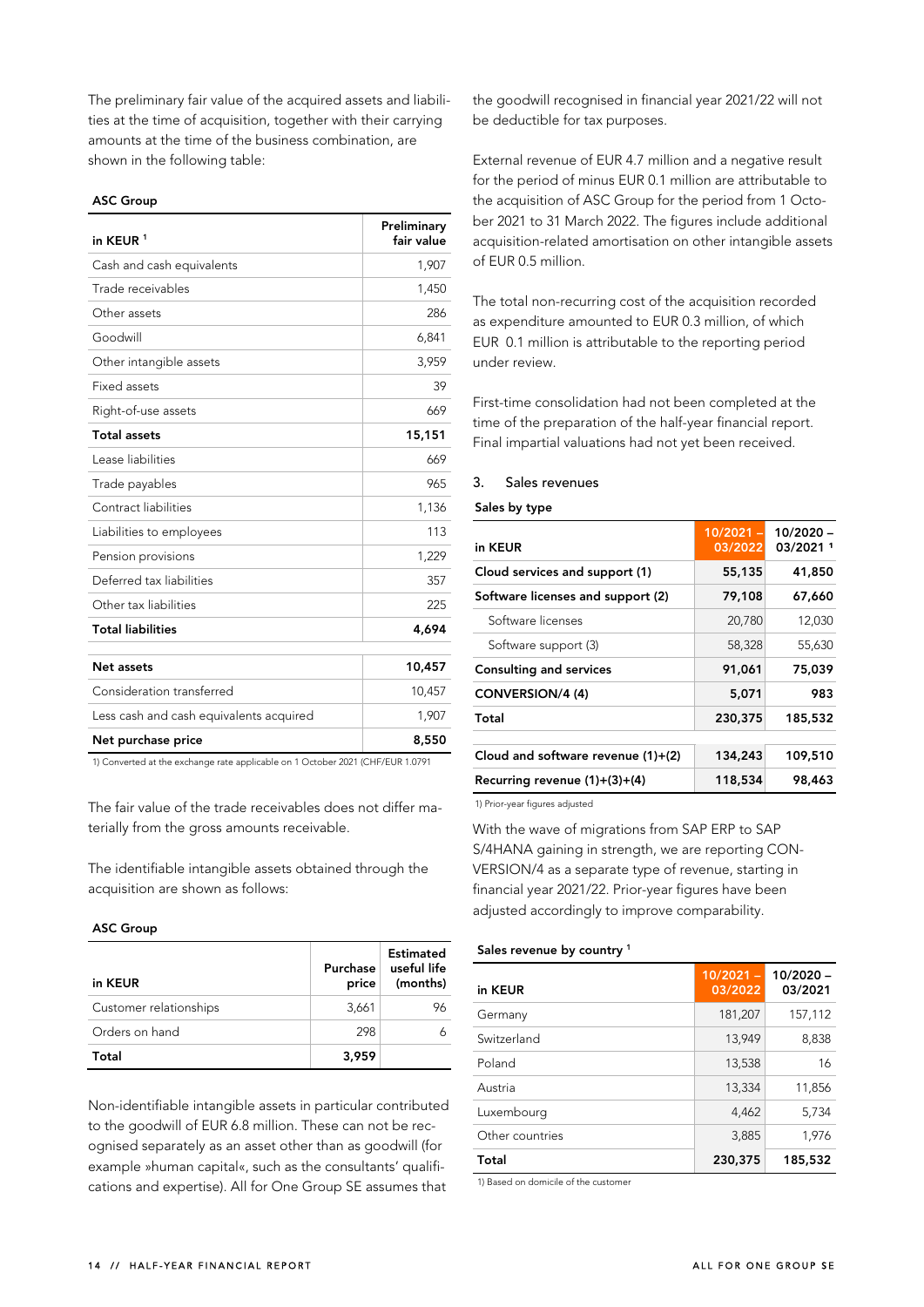### **4. Impairment expenses**

Impairment expenses on intangible, fixed and right-of-use assets were not recognised in the first half of financial year 2021/22 nor in the relevant comparison period. Impairment losses on financial assets were recognised separately in the statement of profit and loss.

### **5. Dividend distribution**

The annual general meeting of 16 March 2022 approved a dividend for financial year 2020/21 of EUR 1.45 (prior year: EUR 1.20) per share entitled to dividends, which led to a distribution of KEUR 7,224 (prior year: KEUR 5,978).

### **6. Segment reporting**

|                                              | <b>CORE</b>            |                          | <b>LOB</b>               |                         | Consolidation            |                         | Total                  |                          |
|----------------------------------------------|------------------------|--------------------------|--------------------------|-------------------------|--------------------------|-------------------------|------------------------|--------------------------|
| in KEUR                                      | $10/2021 -$<br>03/2022 | $10/2020 -$<br>03/2021 1 | $10/2021 -$<br>03/2022   | $10/2020 -$<br>03/20211 | $10/2021 -$<br>03/2022   | $10/2020 -$<br>03/20211 | $10/2021 -$<br>03/2022 | $10/2020 -$<br>03/2021 1 |
| External sales revenue                       | 196,720                | 154,389                  | 33,655                   | 31,143                  | $\mathbf{0}$             | 0                       | 230,375                | 185,532                  |
| Intersegment revenue                         | 2,879                  | 2,277                    | 5,037                    | 4,838                   | $-7,916$                 | $-7,115$                | $\Omega$               | $\Omega$                 |
| Sales revenue                                | 199,599                | 156,666                  | 38,692                   | 35,981                  | $-7,916$                 | $-7,115$                | 230.375                | 185,532                  |
| Depreciation, amortisation and<br>impairment | $-13,283$              | $-9,708$                 | $-1,000$                 | $-1,053$                | 5                        | 5                       | $-14,278$              | $-10,756$                |
| <b>Segment EBIT</b>                          | 11,054                 | 7,663                    | 1,964                    | 3,048                   | 5                        | 5                       | 13,022                 | 10,716                   |
|                                              |                        |                          |                          |                         |                          |                         |                        |                          |
| Financial result                             | $\qquad \qquad -$      | -                        | $\qquad \qquad -$        |                         | $\overline{\phantom{m}}$ |                         | $-585$                 | $-686$                   |
| <b>EBT</b>                                   |                        | -                        | $\overline{\phantom{0}}$ |                         |                          |                         | 12,437                 | 10,030                   |

1) Prior-year figures adjusted

Since the CORE segment also covers areas such as IoT & Machine Learning and New Work & Collaboration, Strategy & Management Consulting was classified as part of the CORE segment at the start of the financial year. Prioryear figures have been adjusted accordingly to improve comparability.

### **7. Financial instruments: Disclosures at fair value**

In all valuation categories with the exception of finance lease receivables and liabilities to financial institutions, the carrying amounts always represent a reasonable approximation of the fair value.

|                                             | Carrying amount |                | Fair value     |                |  |
|---------------------------------------------|-----------------|----------------|----------------|----------------|--|
| in KEUR                                     | 31.03.<br>2022  | 30.09.<br>2021 | 31.03.<br>2022 | 30.09.<br>2021 |  |
| Finance lease<br>receivables                | 10.959          | 11,246         | 10.779         | 11,323         |  |
| Liabilities to<br>financial<br>institutions | 48.513          | 48.396         | 47.647         | 49.844         |  |

### **8. Contingent liabilities and other financial obligations not reported on the balance sheet**

A commitment to invest in fixed assets exists in the amount of KEUR 41 (30 Sep 2021: KEUR 761). In addition, we are committed to leases that have been agreed but have not yet started. These leases essentially relate to vehicles and amount to KEUR 1,314 (30 Sep 2021: KEUR 4.583).

### **9. Related party transactions**

There have been no substantial changes in our relationships with related parties compared to 30 September 2021. All transactions are settled at arm's length conditions. For further details, please refer to Note 23 in the notes to the consolidated financial statements for financial year 2020/21.

### **10. Subsequent events**

### **POET GmbH**

On 2 May 2022, All for One Group SE acquired all the shares in customer experience (CX) experts POET GmbH, Karlsruhe, as well as a 75% stake in the development company POET Egypt LLC., Alexandria/Egypt. The purchase price is comprised of a contractually agreed initial base purchase price of EUR 8.0 million (which is subject to subsequent purchase price adjustments), a further purchase price instalment of EUR 0.75 million that is due at a later date, and variable purchase price components of up to EUR 1.25 million that are substantially dependent on the sales revenues and operating result (EBIT) achieved in financial year 2022/23 by the relevant companies. Funding is being provided from the Group's own resources.

The acquisition will allow All for One Group to take a large step forward in expanding its customer experience portfolio. The 110 experts working for the Karlsruhe-based IT service provider and its development company in Egypt will strengthen the Group's portfolio of customer experience products and services that its subsidiary B4B Solutions is already successfully providing to more than 3,000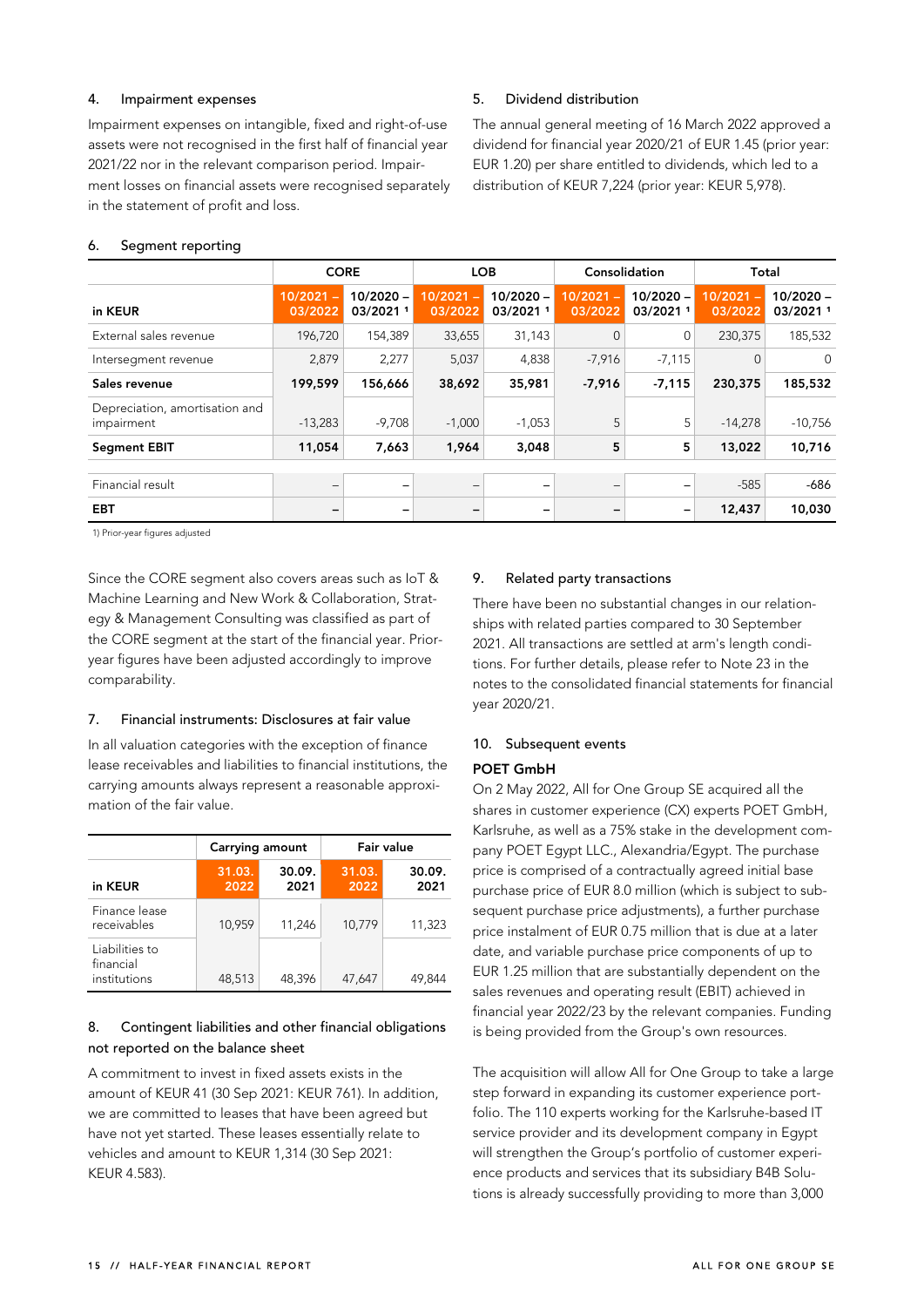customers throughout the Group. POET has been an SAP Gold Partner for many years and generated annual sales of around EUR 7.9 million and positive earnings.

First-time consolidation had not been completed at the time of the preparation of the half-year financial report. In particular, neither the calculation of the fair value of the contingent consideration had been completed nor had the fair value of the acquired assets and liabilities been conclusively identified and determined; final impartial valuations had not yet been received.

### **Issuance of new promissory note loans featuring a sustainability component**

In May 2022, All for One Group SE successfully placed EUR 40 million of promissory note loans featuring a sustainability component on the capital market. The funds will give All for One Group SE additional scope for further acquisitions and to expand its product portfolio.

No other events subject to disclosure occurred since 31 March 2022.

### **RESPONSIBILITY STATEMENT BY THE LEGAL REPRESENTATIVES**

To the best of our knowledge, and in accordance with the applicable reporting principles, we affirm that the consolidated interim financial statements give a true and fair view of the assets, financial position and earnings of the Group, and that the Group interim management report includes a fair review of the development and performance of the business and the position of the Group, together with a description of the principle opportunities and risks associated with the expected development of the Group in the remaining financial year.

Filderstadt, 11 May 2022 All for One Group SE

| Lars Landwehrkamp | Michael Zitz | Stefan Land |
|-------------------|--------------|-------------|
| CEO.              | CSO          | CFO.        |